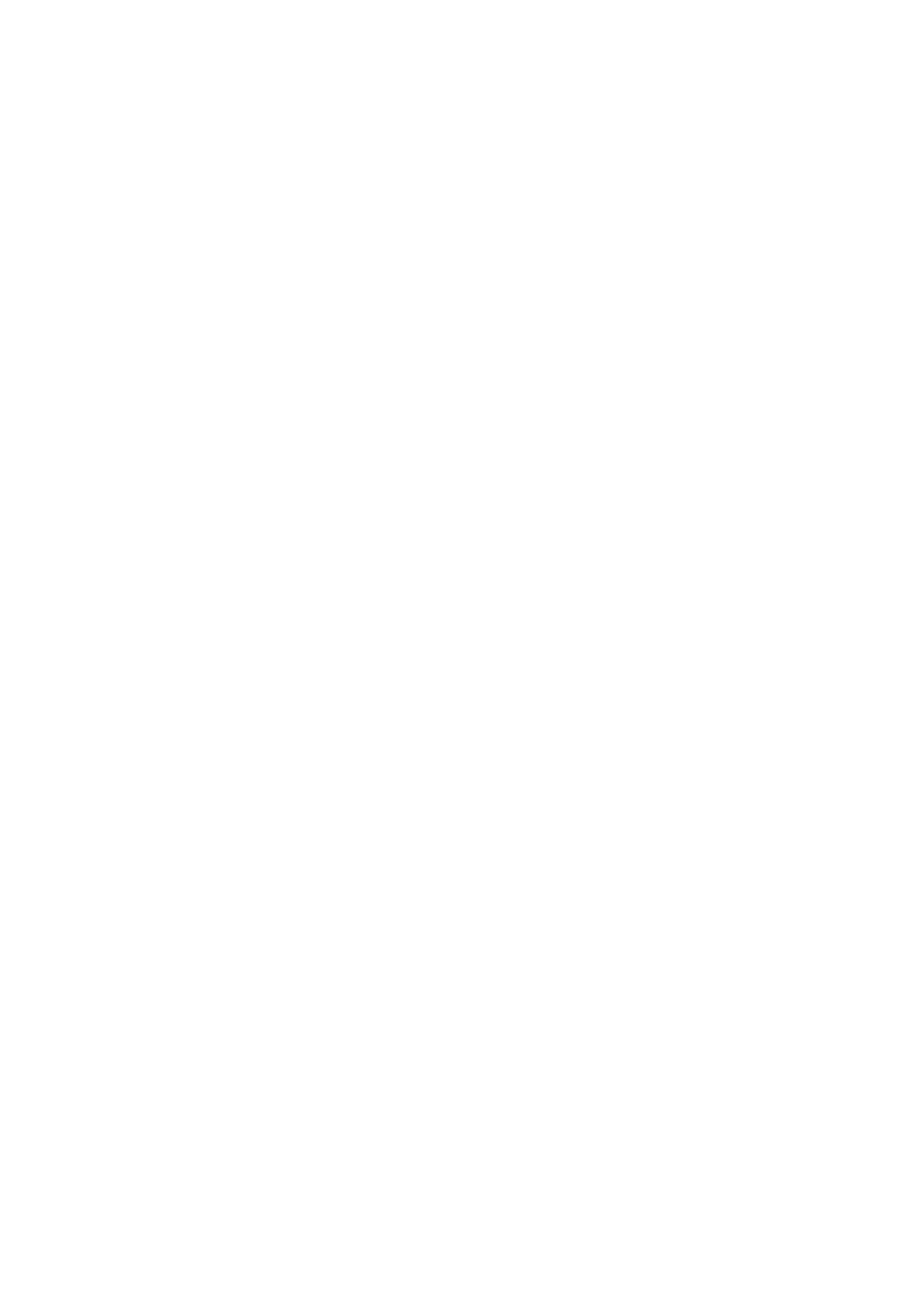# Wittgenstein's *Tractatus Logico-Philosophicus*

Edited by Andreas Georgallides

Cambridge Scholars Publishing

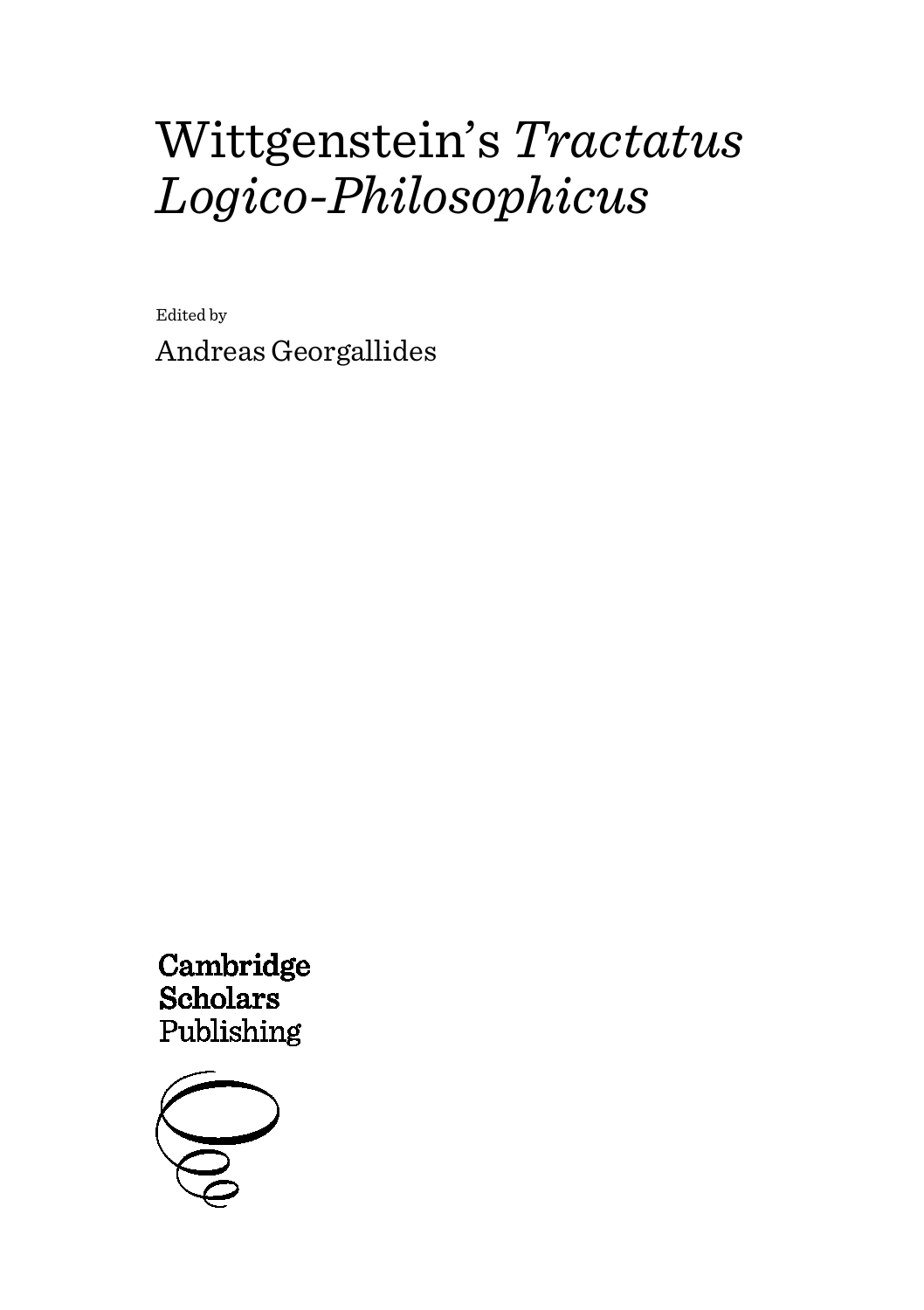Wittgenstein's *Tractatus Logico-Philosophicus*

Edited by Andreas Georgallides

This book first published 2021

Cambridge Scholars Publishing

Lady Stephenson Library, Newcastle upon Tyne, NE6 2PA, UK

British Library Cataloguing in Publication Data A catalogue record for this book is available from the British Library

Copyright © 2021 by Andreas Georgallides and contributors

All rights for this book reserved. No part of this book may be reproduced, stored in a retrieval system, or transmitted, in any form or by any means, electronic, mechanical, photocopying, recording or otherwise, without the prior permission of the copyright owner.

ISBN (10): 1-5275-7352-4 ISBN (13): 978-1-5275-7352-9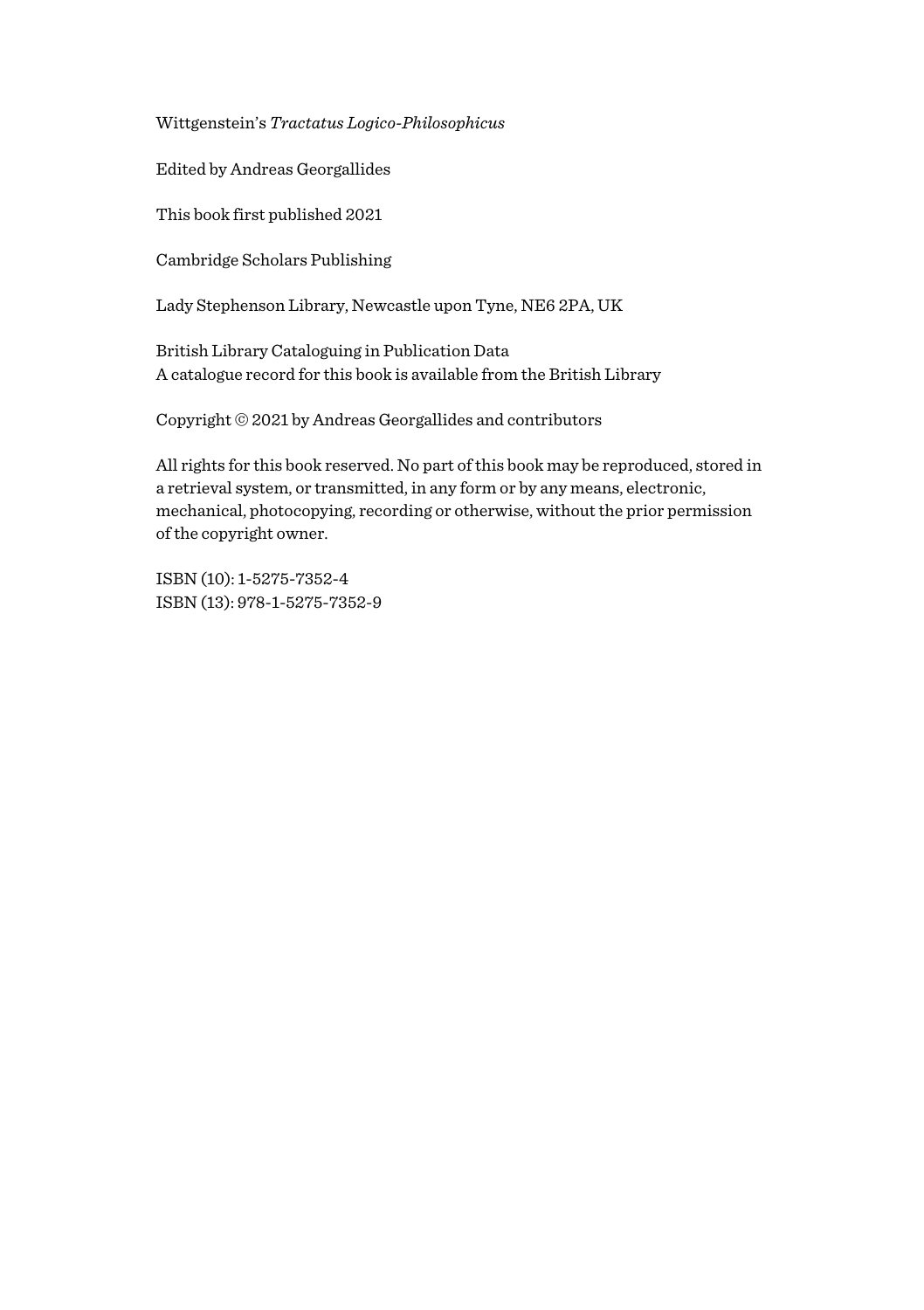# TABLE OF CONTENTS

| Meaning and Use in the Tractatus<br>James Cargile                                                                    |
|----------------------------------------------------------------------------------------------------------------------|
| The Tractatus and Intercultural Understanding<br>Leo K. C. Cheung                                                    |
| From the Form of the Empirical Model to the Tractarian Form<br>of the Elementary Proposition<br>Andreas Georgallides |
| Internal Relations<br>Christian Kanzian                                                                              |
| Wittgenstein's Distinction between Saying and Showing<br>Oskari Kuusela                                              |
| Logic and Analysis in the Tractatus Logico-Philosophicus<br>Montgomery Link                                          |
| Wittgenstein's Tractatus and Functional Completeness<br>Odysseus Makridis                                            |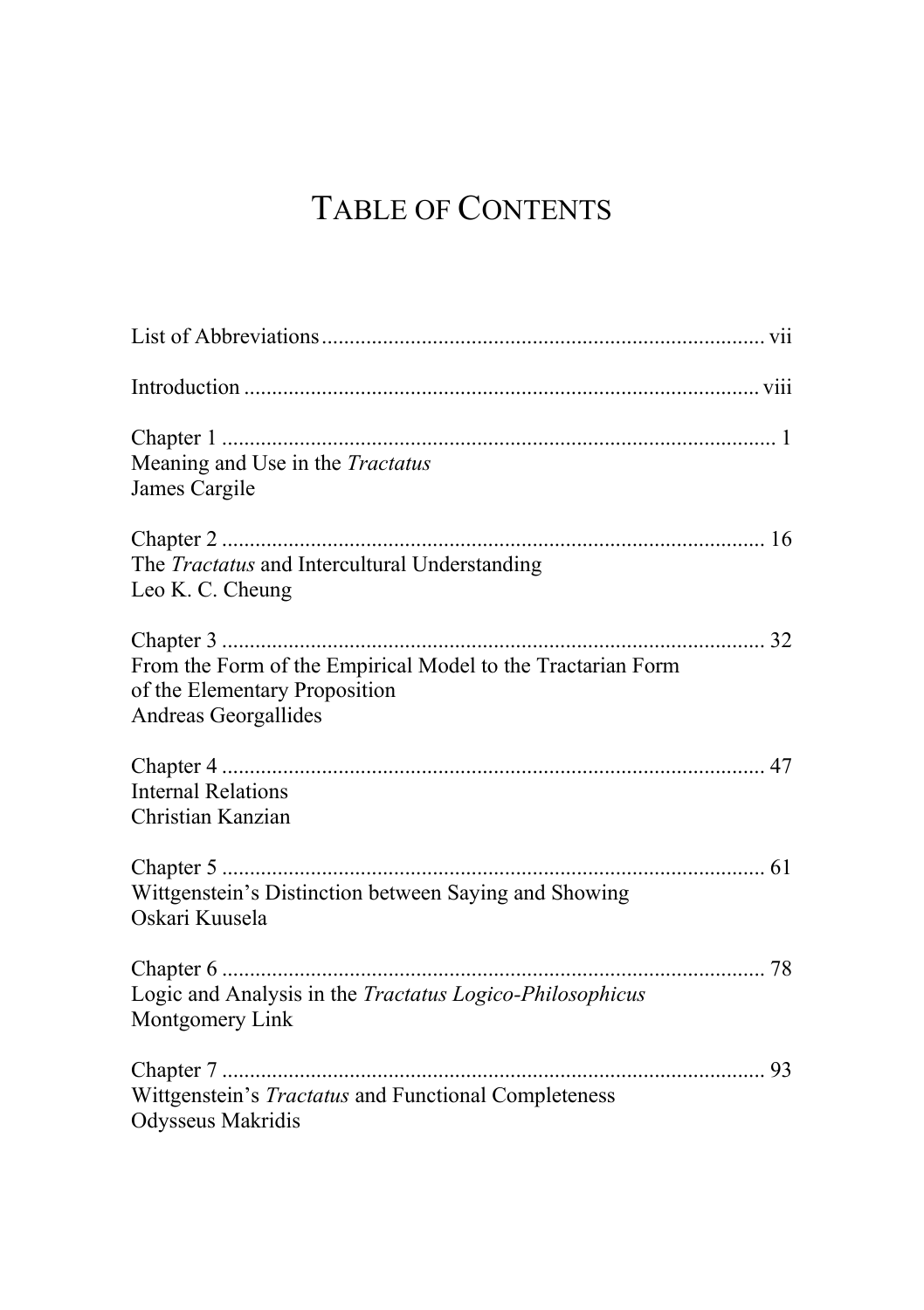| Tractatus 5.1362 (reloaded)<br>Diego Marconi                                                     |  |
|--------------------------------------------------------------------------------------------------|--|
| The Leading Edge of Sense: Coming to Understand in Wittgenstein's<br>Tractatus<br>Ian O'Loughlin |  |
| The Ontological Sufficiency of Language in Wittgenstein's Tractatus<br>Nicholas Rescher          |  |
| Early Wittgenstein on Scepticism and Nonsense<br>Antonio Segatto                                 |  |
| Wittgenstein's Approach to the World in the Tractatus<br>Ilse Somavilla                          |  |
|                                                                                                  |  |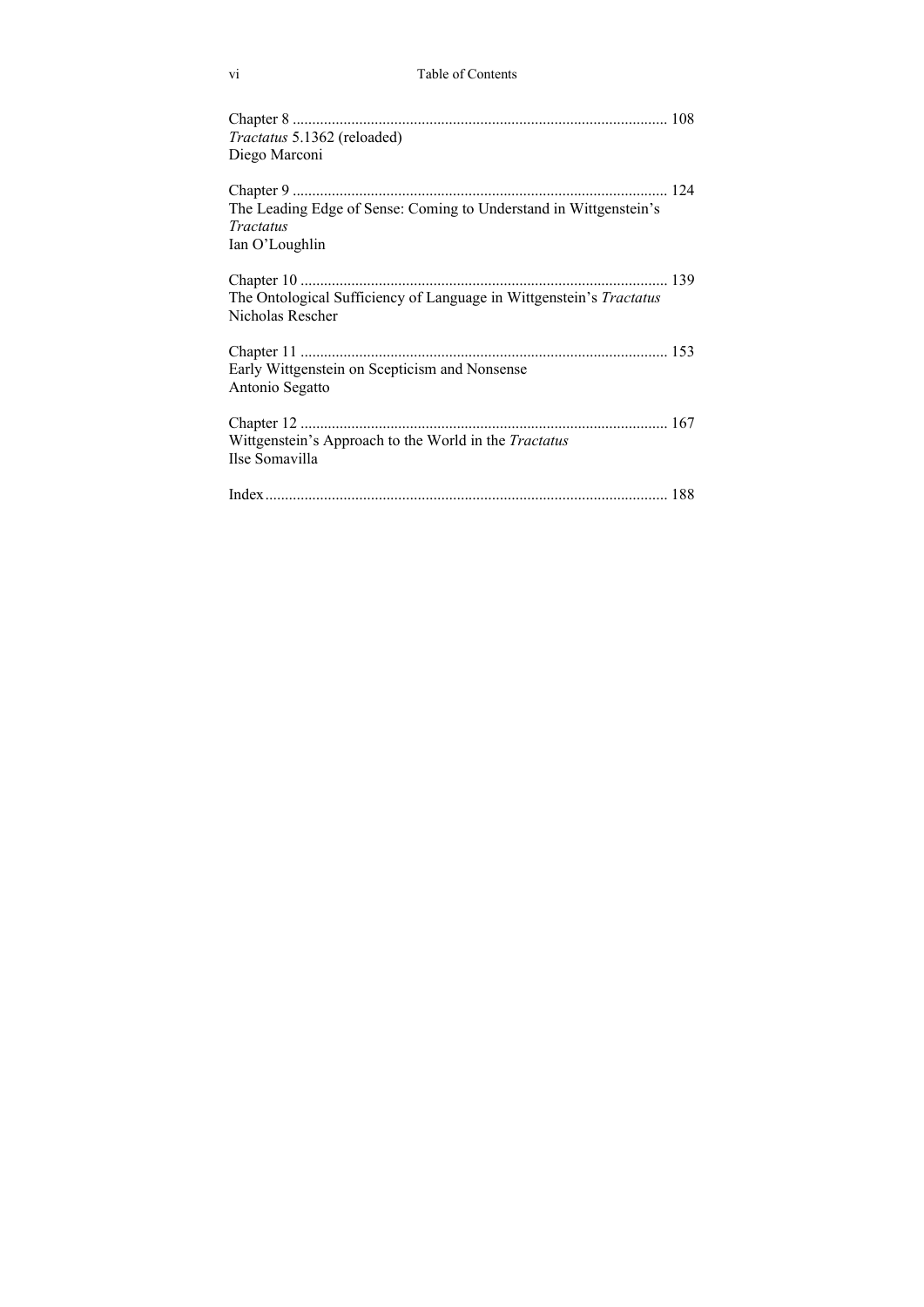### LIST OF ABBREVIATIONS

#### **Wittgenstein's works**

- *BLF Letters to Ludwig von Ficker*
- $Cambridge Letters$
- *CV Culture and Value*
- *GB Gesamtbriefwechsel*
- *LFW Lectures on Freedom of the Will*
- *LO Letters to C.K. Ogden*
- *MS A Nachlass manuscript*
- *NB Notebooks 1914-1916*
- *OC On Certainty*
- *PI Philosophical Investigations*
- *Remarks on the Foundations of Mathematics*
- *TLP Tractatus Logico-Philosophicus, translated by C.K. Ogden*
- *TLP\* Tractatus Logico-Philosophicus, translated by D.F. Pears & B.F. McGuinness*
- *VW The voices of Wittgenstein: The Vienna Circle: L. Wittgenstein and F. Waismann*
- *WE Wittgenstein – Engelmann: Briefe, Begegnungen, Erinnerungen*
- *WVC Ludwig Wittgenstein and the Vienna Circle: Conversations Recorded by F. Waismann*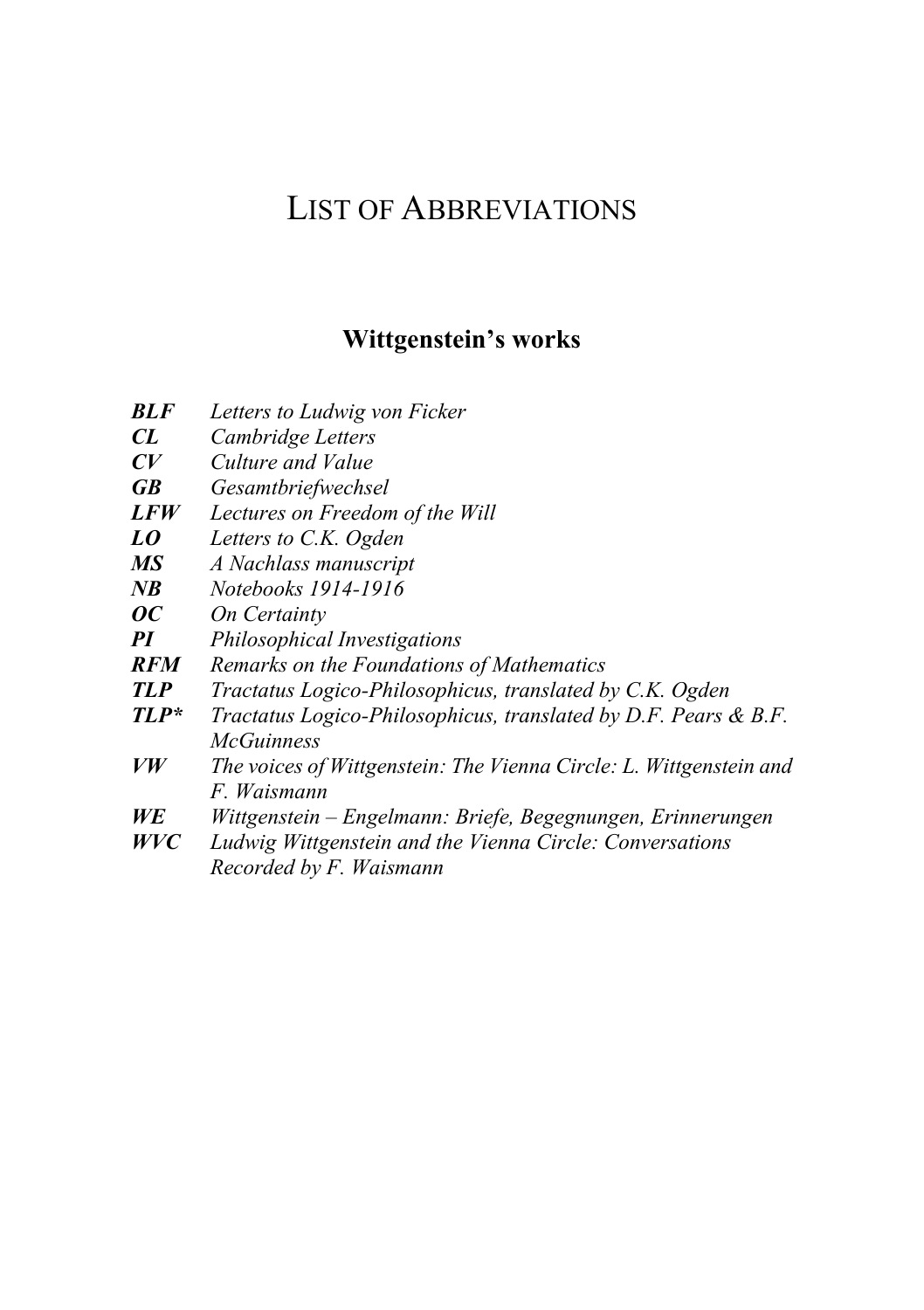# **INTRODUCTION**

This volume of twelve chapters commemorates the one-hundredth anniversary of the publication of Ludwig Wittgenstein's *Tractatus Logico-Philosophicus*. The *Tractatus Logico-Philosophicus* was first published in 1921 in the journal *Annalen der Naturphilosophie* under the title *Logisch-Philosophische Abhandlung*. A year later, Routledge & Kegan Paul published a bilingual German-English edition. Charles Ogden, with help from Frank Ramsey, translated the text, and Wittgenstein himself revised many of its points. Another English translation, from David Pears and Brian McGuinness, without the German text is also well-established.

Wittgenstein, who was deeply influenced by the work of Gottlob Frege and Bertrand Russell, wrote most of the *Tractatus Logico-Philosophicus* during the First World War while he served as a volunteer in the Austrian-Hungarian army. The *Tractatus* is mostly based on some of Wittgenstein's previous works, specifically in ideas that emerged in discussions with Russell, such as *Notes on Logic* (1913) (published as Appendix I in the *Notebooks 1914–1916*), *Notes Dictated to G. E. Moore in Norway* (1914) (published as Appendix II in the *Notebooks 1914–1916*), on the *Notebooks 1914–1916* (although the last entry was written in January 1917) and his correspondence with Russell, G. E. Moore, and John Keynes. Russell wrote an introduction to the *Tractatus Logico-Philosophicus*; however, Wittgenstein never accepted it because he thought it was full of misinterpretations.

A hundred years after its publication, the *Tractatus Logico-Philosophicus*  remains one of the most important and difficult philosophical works. Its interpretation continues to provoke strong yet creative disagreements among philosophers. The short work is based on seven main statements. According to the Pears and McGuinness translation, the statements are as follows:

- 1. The world is all that is the case. [Die Welt ist alles, was der Fall ist.]
- 2. What is the case—a fact—is the existence of states of affairs. [Was der Fall ist, die Tatsache, ist das Bestehen von Sachverhalten.]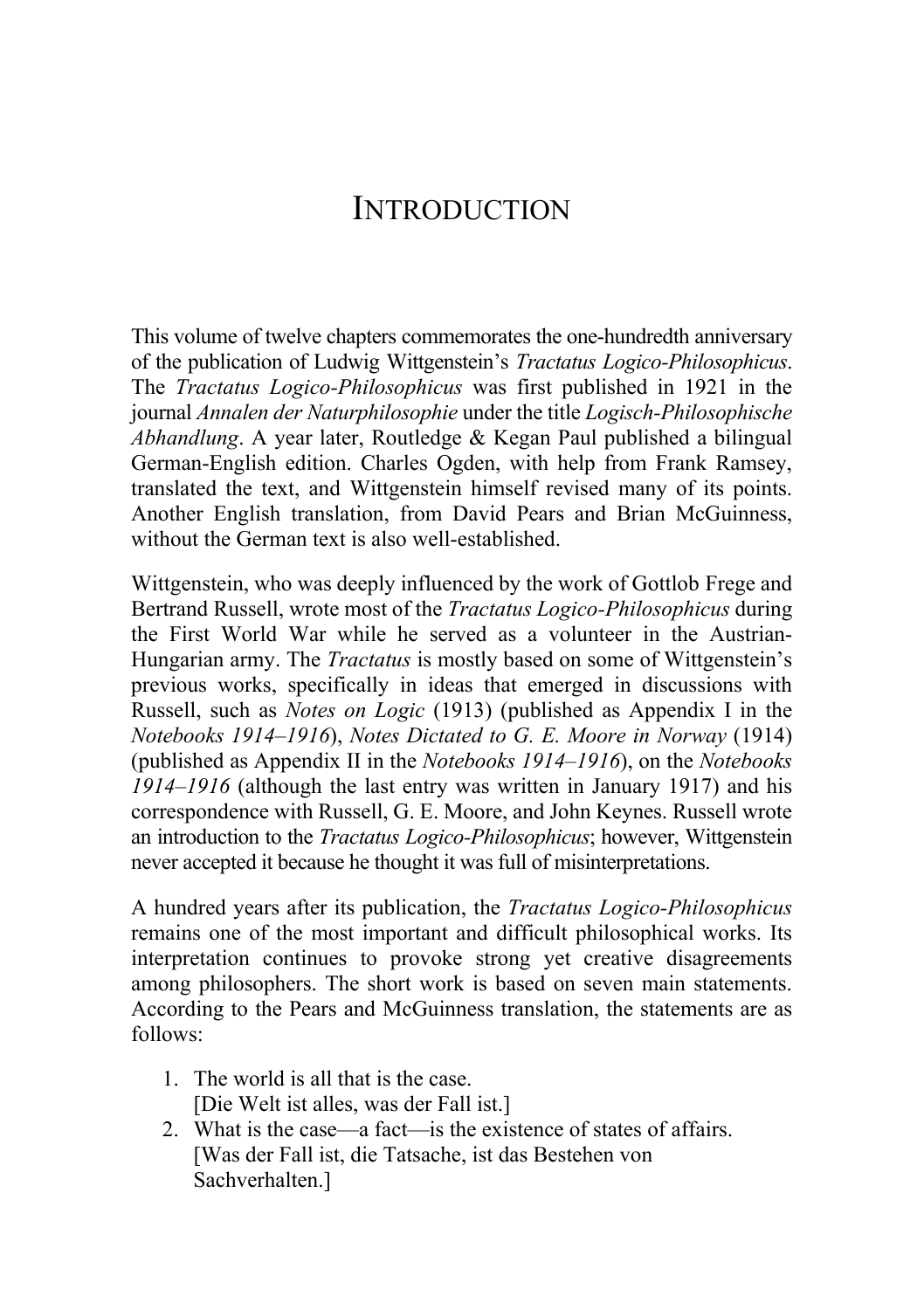- 3. A logical picture of facts is a thought. [Das logische Bild der Tatsachen ist der Gedanke.]
- 4. A thought is a proposition with a sense. [Der Gedanke ist der sinnvolle Satz.]
- 5. A proposition is a truth-function of elementary propositions. (An elementary proposition is a truth-function of itself.) [Der Satz ist eine Wahrheitsfunktion der Elementarsätze. (Der Elementarsatz ist eine Wahrheitsfunktion seiner selbst.)]
- 6. The general form of a truth function is  $[\overline{P}, \xi, N(\xi)].$ This is the general form of a proposition. [Die allgemeine Form der Wahrheitsfunktion ist:  $[\bar{P}, \bar{\xi}, N(\bar{\xi})]$ . Dies ist die allgemeine Form des Satzes.]
- 7. What we cannot speak about we must pass over in silence. [Wovon man nicht sprechen kann, darüber muss man schweigen.]

Wittgenstein explains each of the above statements, with the exception of the seventh, through other statements that are subsequently numbered (e.g., 2.01, 2.011). The work, which consists of 526 numbered statements, lacks argumentation (for the most part) and mainly examines the relations between language and the world, that is, the relations between a system of representation and the world. According to the *Tractatus*, the idea of representation presupposes a common form between language and the world. Statements 1 and 2, along with their explanatory statements, examine how the world must be, while statements 3, 4, 5, and 6, along with their explanatory statements, examine how language must be. Throughout the work, Wittgenstein creates a paradox that encourages a distinction between saying and showing; the distinction creates space for a type of silence. Thus, the culmination of the first six statements (and their accompanying explanatory statements) in the seventh statement, which is presented without any further explanatory statements, establishes a specific type of silence.

The present volume consists of the following chapters:

#### **Chapter 1 'Meaning and Use in the** *Tractatus***' James Cargile (University of Virginia, USA)**

In the *Tractatus*, the ideal language eliminates the role of user. However, this is radically at odds with Wittgenstein's later emphasis on the importance of use. James Cargile explores the Tractarian conception of the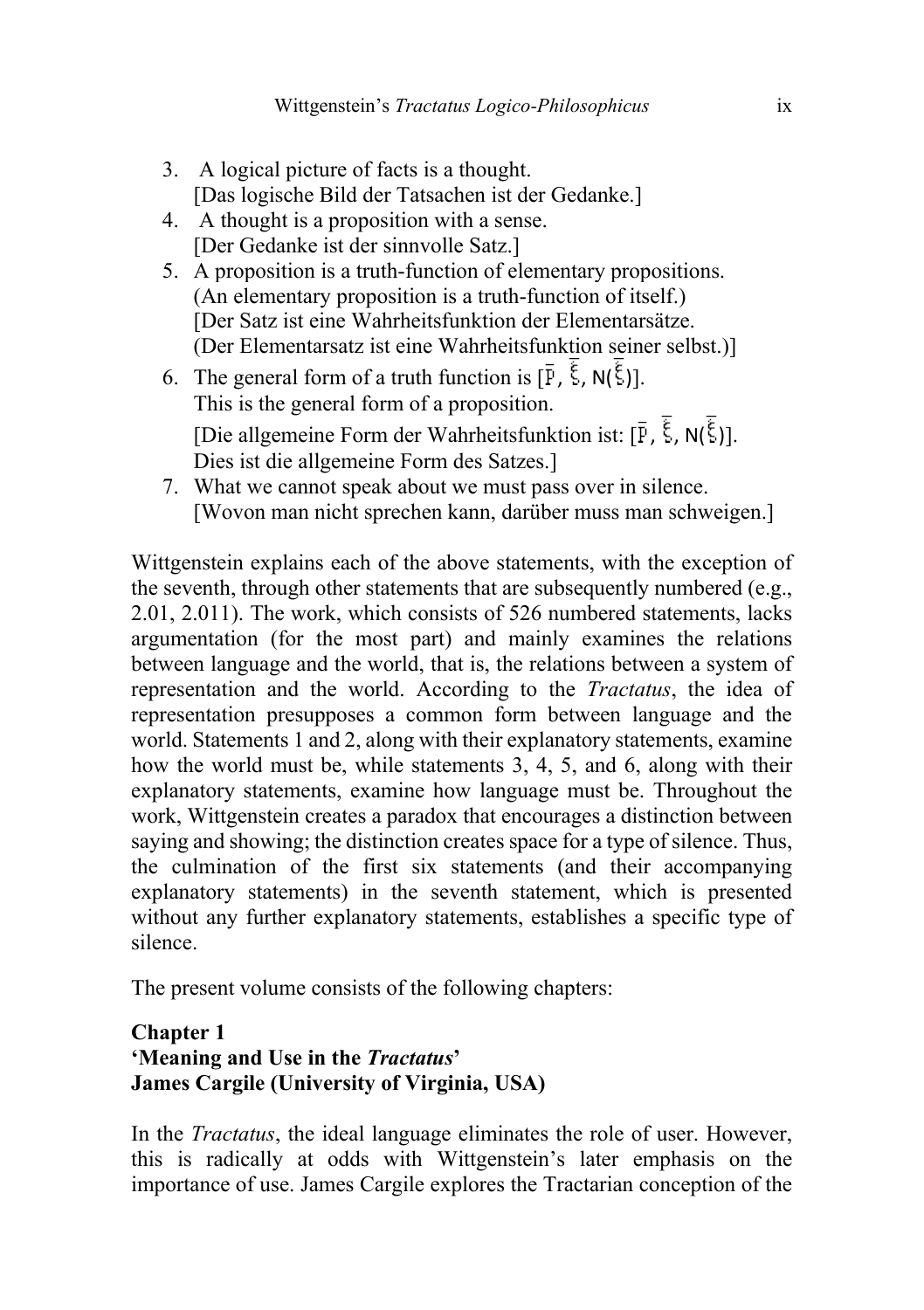use for ideal language and demonstrates how it conflicts with Wittgenstein's later view.

#### **Chapter 2 'The** *Tractatus* **and Intercultural Understanding' Leo K. C. Cheung [\(The Chinese University of Hong Kong\)](http://maps.apple.com/?q=22.419483798848937,114.20317858457565&z=18)**

Leo Cheung argues that Wittgenstein's picture-theory of language in the *Tractatus* originated from the philosopher-physicist Heinrich Hertz's picture theory for a theoretical language of mechanics with qualifications. Cheung also argues that, because Hertz's Kantianism influenced the *Tractatus*, intercultural understanding among users of different, adequate languages is always possible, although these adequate languages may be locally incommensurable.

#### **Chapter 3 'From the Form of the Empirical Model to the Tractarian Form of the Elementary Proposition' Andreas Georgallides (University of Cyprus)**

Andreas Georgallides examines how, in the *Tractatus*, Wittgenstein moves from general considerations about representation to more specific considerations about the representation of language. He also explains why the idea of isomorphism, that of a common logical form, between language and the world remains mysterious. This suggests that language involves something incomprehensible that cannot be explained.

#### **Chapter 4 'Internal Relations' Christian Kanzian (University of Innsbruck, Austria)**

Christian Kanzian examines the Tractarian passages on internal properties and relations (4.122, 4.123, 4.124, 4.125) and discusses the early twentieth century context in which philosophers discussed the topic. Kanzian then considers the relevance of Wittgenstein's view on internal relations in contemporary analytical ontology.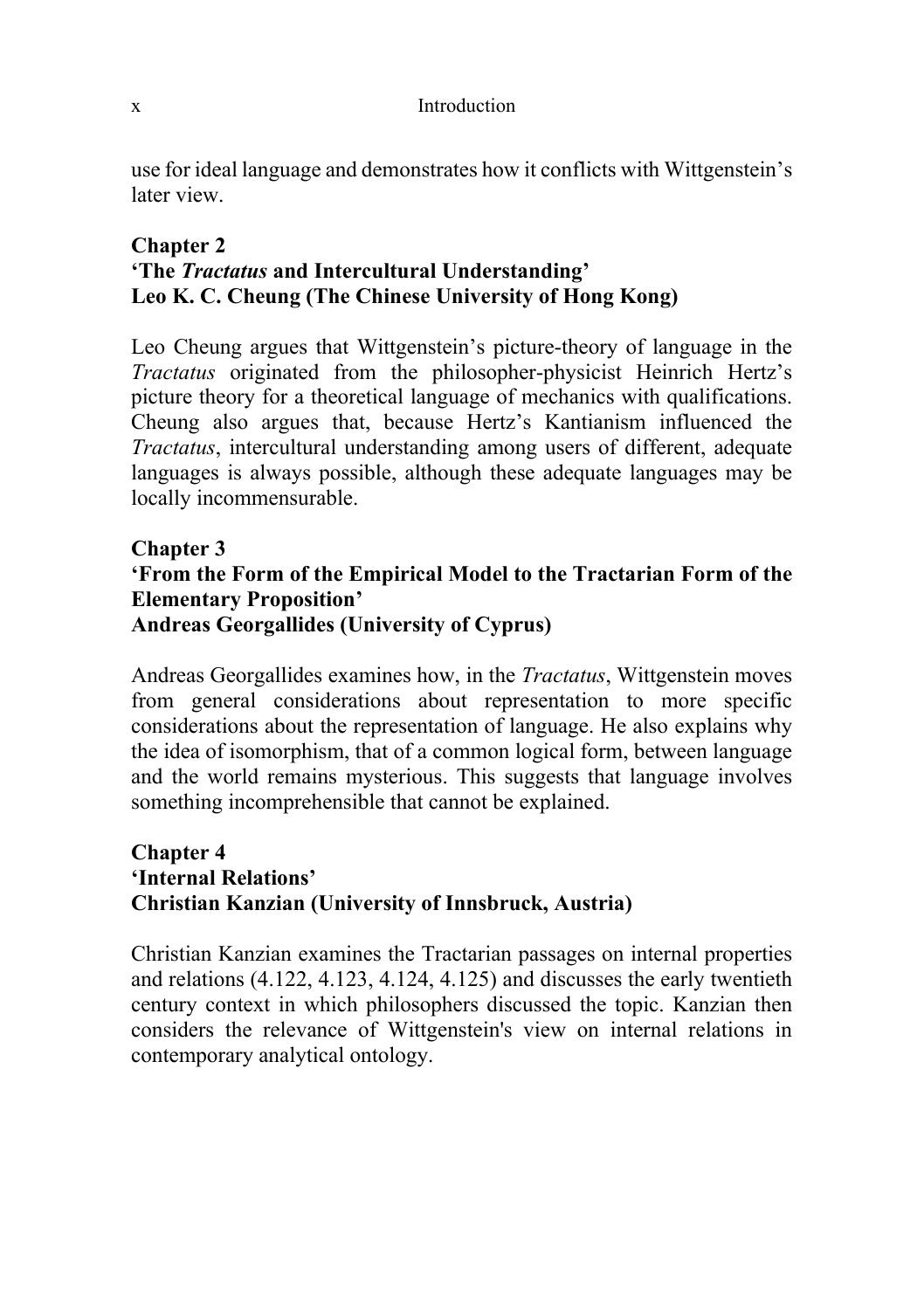#### **Chapter 5 'Wittgenstein's Distinction between Saying and Showing' Oskari Kuusela (University of Εast Anglia, UK)**

Oskari Kuusela discusses Wittgenstein's distinction between saying and showing, which has long troubled Wittgenstein's readers. Kuusela offers a novel interpretation of the distinction that distinguishes what is shown in metaphysical truths and theses, and he explicates how showing in philosophical clarification does not involve advancing any theses.

#### **Chapter 6 'Logic and Analysis in the** *Tractatus Logico-Philosophicus***' Montgomery Link (Suffolk University, USA)**

A perennial question concerns whether philosophical inquiry is distinct from other methods of investigation. In the *Tractatus*, the method of inquiry is logical and decompositional. Since they are composed to fit the requirements for each analysis case by case, the atoms of composition are not reductions that somehow exist outside the theory. This suggests a pluralistic view of logic. Montgomery Link argues that there is nothing in the form of analysis in the *Tractatus* that prohibits different orders of generality.

#### **Chapter 7 'Wittgenstein's** *Tractatus* **and Functional Completeness' Odysseus Makridis (Fairleigh Dickinson University, USA)**

Odysseus Makridis examines Wittgenstein's views, as expressed in the *Tractatus*, about the nature of logic and shows how the metalogical property of functional completeness plays a key role in grounding the Tractarian view. He examines Wittgenstein's construction of the presumably functionally complete, controversial N-operator. He argues that Wittgenstein's view of logic is Symbolicist or Syntacticist and then demonstrates how Wittgenstein's Symbolicist approach provides solutions to challenges about the nature and status of logic.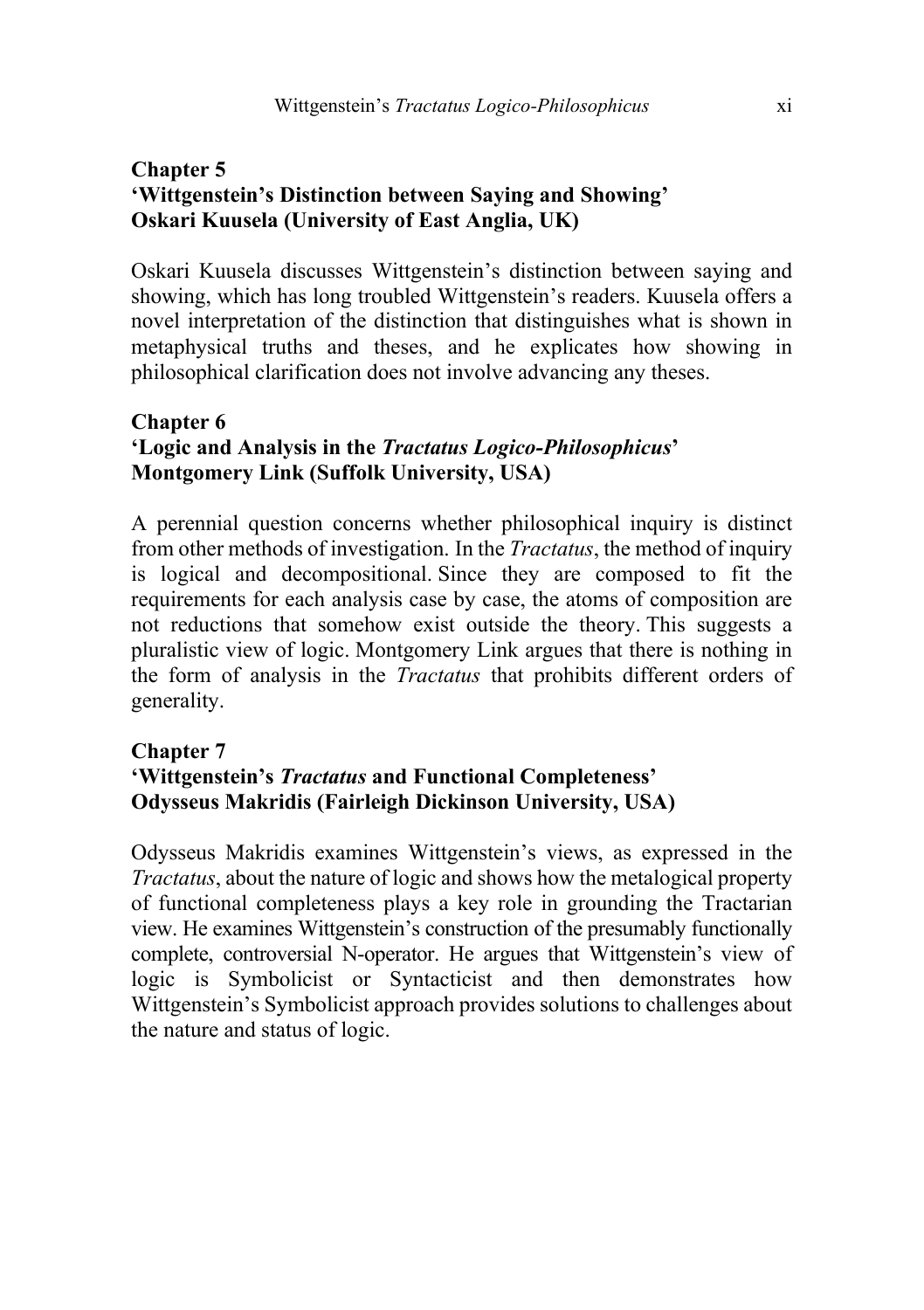#### **Chapter 8 '***Tractatus* **5.1362 (reloaded)' Diego Marconi (University of Torino, Italy)**

In *Tractatus* 5.1362, Wittgenstein presents an argument for free will. The argument's point is usually brought back to his endorsement of a Humean analysis of causation. Diego Marconi argues that the structure of Wittgenstein's argument is far from clear, and that, depending on various interpretations, the argument is either unsound, invalid, or committed to very strong assumptions.

#### **Chapter 9 'The Leading Edge of Sense: Coming to Understand in Wittgenstein's**  *Tractatus***' Ian O'Loughlin (Pacific University, USA)**

Ian O'Loughlin discusses how the Tractarian view of thought problematizes whether one can learn anything fundamentally new. However, by adopting an imaginative understanding of nonsense, which has been developed in debates on how to read the 'nonsense' of the *Tractatus*, we can understand fundamental conceptual change as a transformation from sense to nonsense and nonsense to sense.

#### **Chapter 10**

#### **'The Ontological Sufficiency of Language in Wittgenstein's** *Tractatus***' Nicholas Rescher (University of Pittsburgh, USA)**

Nicholas Rescher presents a detailed and many-faceted critique of the thesis "the world is, and *only* is, as language enables us to think it to be". He focuses on two main questions: (a) Does the *Tractatus* maintain the ontological completeness of language; and (b) Is the doctrine itself tenable?

#### **Chapter 11 'Early Wittgenstein on Scepticism and Nonsense' Antonio Segatto (São Paulo State University, Brazil)**

Antonio Segatto aims to understand Wittgenstein's enigmatic remark – "scepticism is *not* irrefutable, but obviously nonsensical" (6.51) – near the end of the *Tractatus*. To understand this often-neglected remark, one must understand why both sceptical questions and doubts are not false, but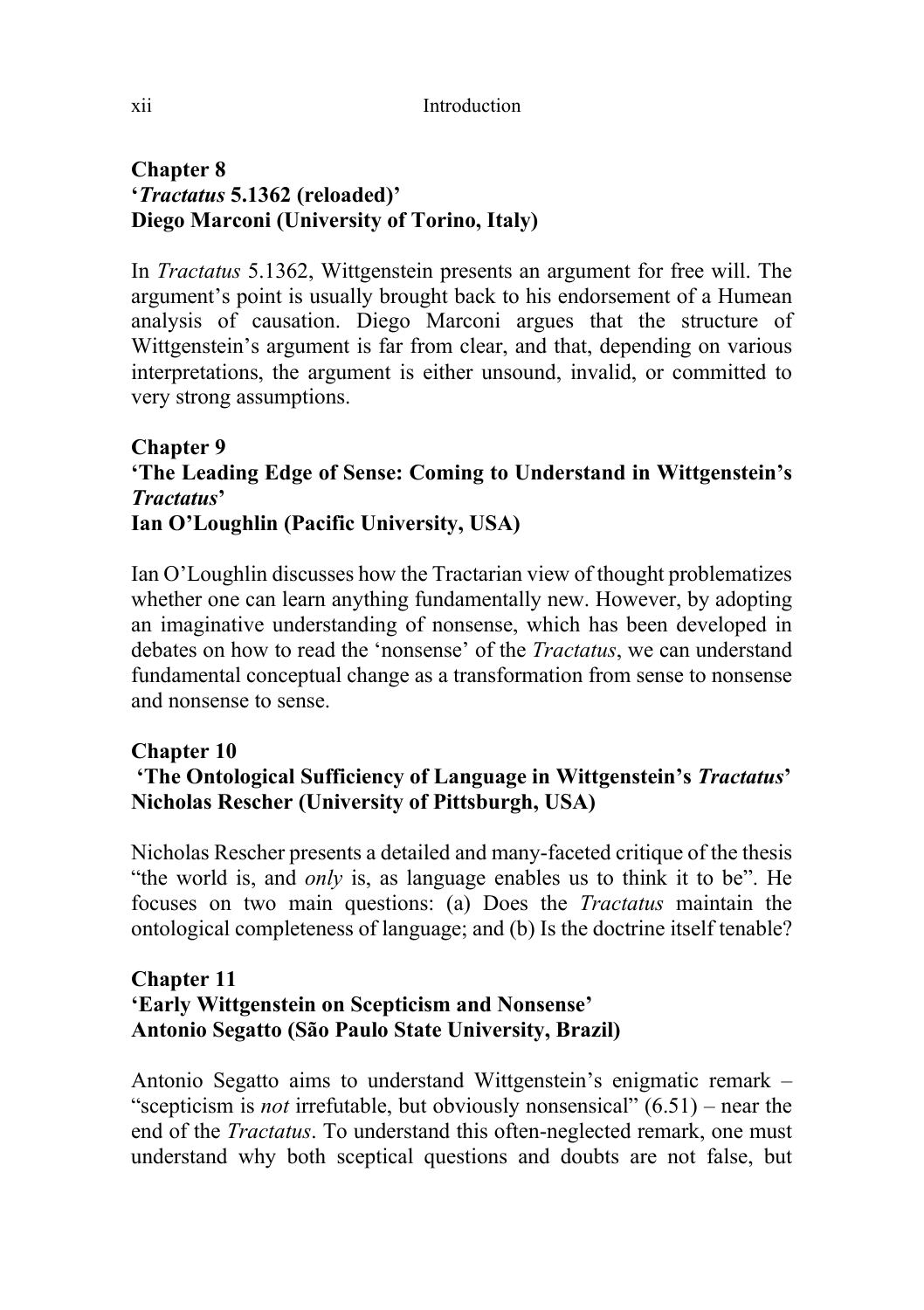nonsensical, for they employ formal concepts as if they were proper concepts.

#### **Chapter 12 'Wittgenstein's Approach to the World in the** *Tractatus'* **Ilse Somavilla (University of Innsbruck, Austria)**

Wittgenstein was ambivalent to his notion of philosophy. Ilse Somavilla discusses Wittgenstein's approach to the world and distinguishes between his scientific and analytical approach from his mystical-religious approach, which is obvious in the last few sections of the *Tractatus*. Somavilla's discussion also explores Wittgenstein's awareness of the limits of language and, thus, his distinction between 'saying' and 'showing'.

At this point, I would like to express my deepest thanks to the contributors to this commemorative volume – James Cargile, Leo Cheung, Christian Kanzian, Oskari Kuusela, Montgomery Link, Odysseus Makridis, Diego Marconi, Ian O'Loughlin, Nicholas Rescher, Antonio Segatto, and Ilse Somavilla. I would also like to thank Cambridge Scholars Publishing for their great cooperation in producing the collection.

Andreas Georgallides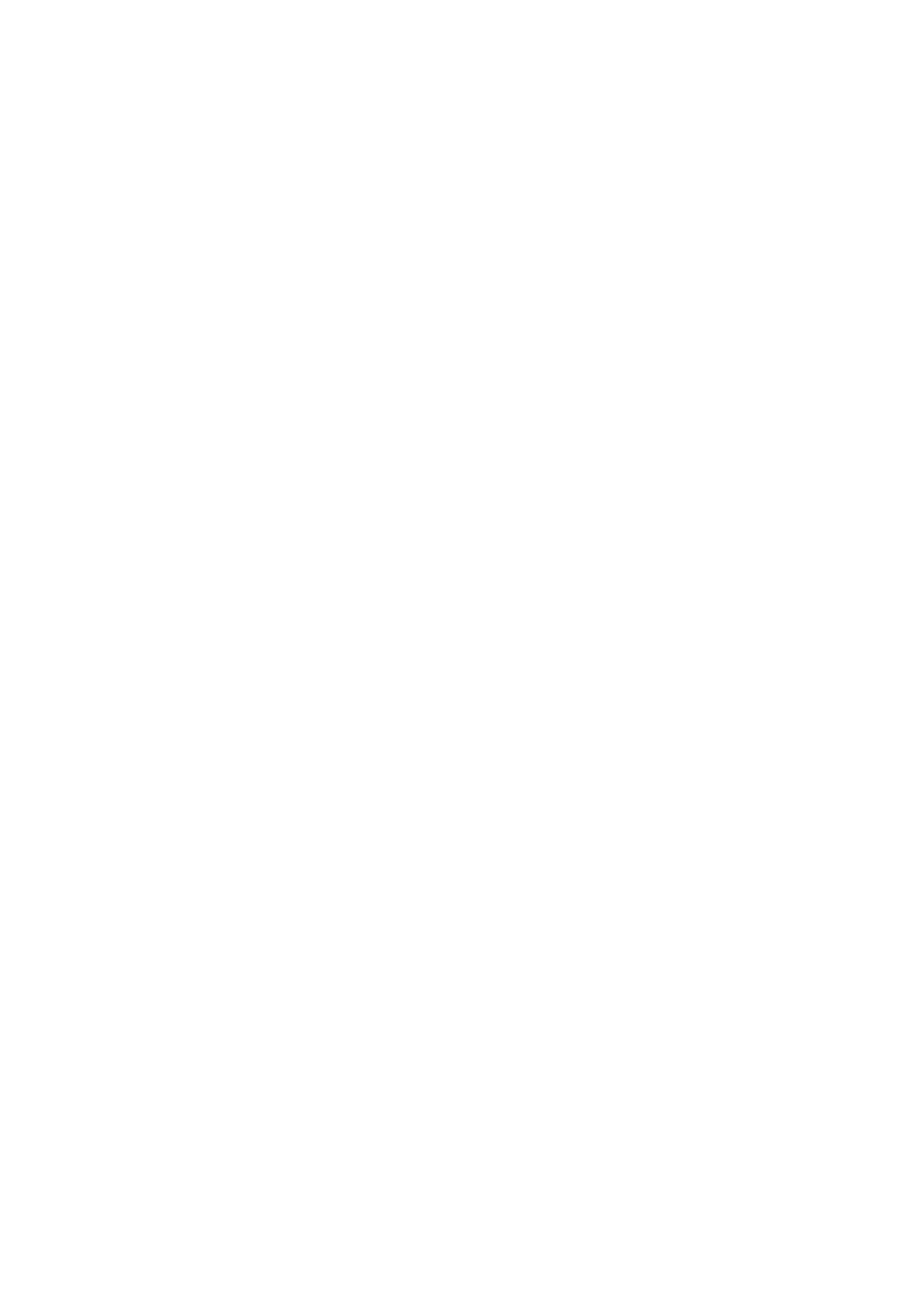## CHAPTER 1

# MEANING AND USE IN THE *TRACTATUS* JAMES CARGILE

*Tractatus Logico-Philosophicus* is a discussion of a logically ideal language, conducted in ordinary language. It reflects the idea that certain paradoxes are due to defects of language and that developing a better language would eliminate the paradoxes. A notable feature of Wittgenstein's characterization of an ideal language is that it eliminates any role for users and the influence of usage on meaning. This essay is intended to spell out this feature and discuss its defects.

#### **On Use for Ideal Language**

I. A main concern of Wittgenstein's *Tractatus Logico-Philosophicus* (*TLP1* ) is paradoxes such as the Liar or Russell's Paradox or the Morning Star Paradox. He blamed these paradoxes on defects in language. True, of those three, he only mentions by name Russell's Paradox, but a general elimination of paradoxes of that kind is advertising for the ideal language. The idea is that in a logically perfect language paradoxes of that kind could not arise. *TLP* describes the needed improvements, but does so in unreformed natural language (German). This gives a paradoxical quality to *TLP* itself. It closes at *TLP* 6.54 "to understand me you must recognize my sentences as senseless". *TLP* 4.002 says that it is humanly impossible to gather directly from a study of natural language, the logic of that language. Yet Wittgenstein says, at *TLP* 5.5563, that all the sentences of natural language, as they are, are logically, completely in order. It is just that the ordinary grammatical form of the sentences is not the genuine logical form (*TLP* 4.0031). This is heavily qualified by ruling that many constructions standardly counted as grammatical sentences of, say, English, are really just

<sup>&</sup>lt;sup>1</sup> In this chapter, I follow Ogden's translation and in some remarks I provide my own translation of the *Tractatus'* remarks, always based on Ogden's translation.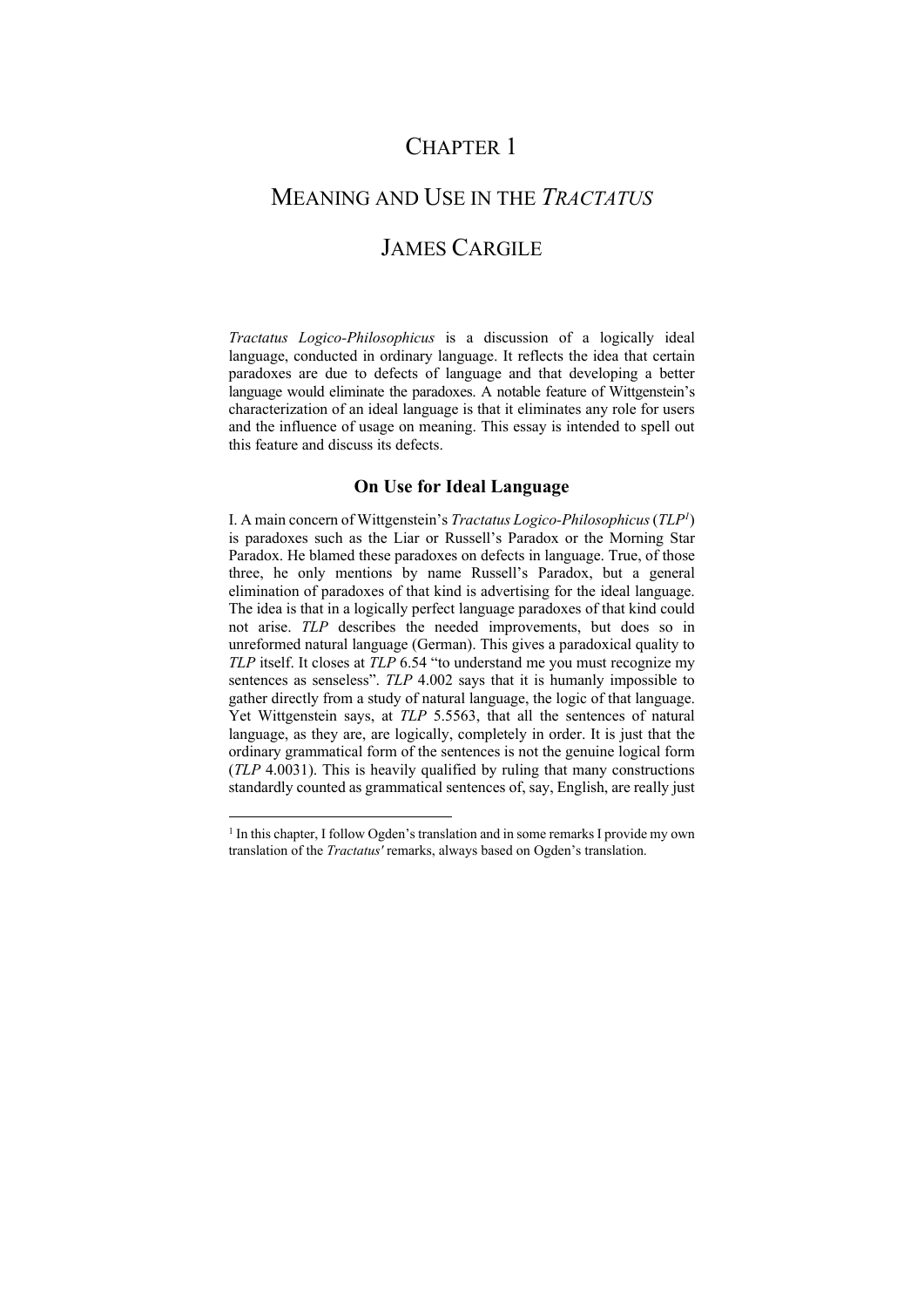#### 2 Chapter 1

pseudo-sentences. *TLP* 5.534 implies that instances of the forms "a=a" or even "a=b", such as "Cicero is identical to Cicero" or "Cicero is identical to Tully" are not genuine sentences and thus do not qualify as completely in order logically.

It is one project to say what the genuine form of a natural language sentence is. A different project is to construct or describe a logically perfect language, in which there would be no question about the logical forms of the sentences. Yet another activity is to assess such a problem sentence, or pseudo-sentence, as

A. The sentence A is not true.

Wittgenstein follows the lead of *Principia Mathematica* in ruling that such an expression could not be constructed in a logically proper language. This is the style of modern logic and is notably unsatisfactory philosophy. A is obviously an expression of English and it is easy to convince many intelligent speakers that it is true if and only if it is not. In fact 'Dialetheism' gives that answer---A is both true and not true, contrary to the Law of Noncontradiction. While I find that unacceptable, it has the form of an honest answer to a genuine puzzle. Even if it were true that such a sentence could not occur in a proper language, it obviously has occurred in English and it is no answer to an argument purporting to show it is both true and not true that it would not occur in a better language.

*TLP* is a powerful exposition of that unsatisfactory strategy even if it is difficult to follow. We are compelled to try to understand it.

II (a) *TLP* 3.328 can be translated: "An unnecessary sign is meaningless. That is the point of Occam's razor". *TLP* 5.47321 has: "Naturally, Occam's razor is no arbitrary rule, nor one that is merely justified by successful application: its message is that *unnecessary* signs in a symbolic language are meaningless, they refer to nothing". *TLP* 3.328 has "nicht gebraucht" which is most easily 'unused' while *TLP* 5.47321 has 'unnötige' which is most easily 'unnecessary'. Being unnecessary does not imply being unused. A rich boxer with a dozen Bentleys may use them all while needing none (he could manage with his dozen Jaguars). Whether being unused implies being unnecessary is less clear. The law may require that a certain building have a fire extinguisher, on pain of being closed down if an inspector finds there is none. It may never be used. It is necessary to have it, though it is unused. "It was used to ward off the inspector". Perhaps so.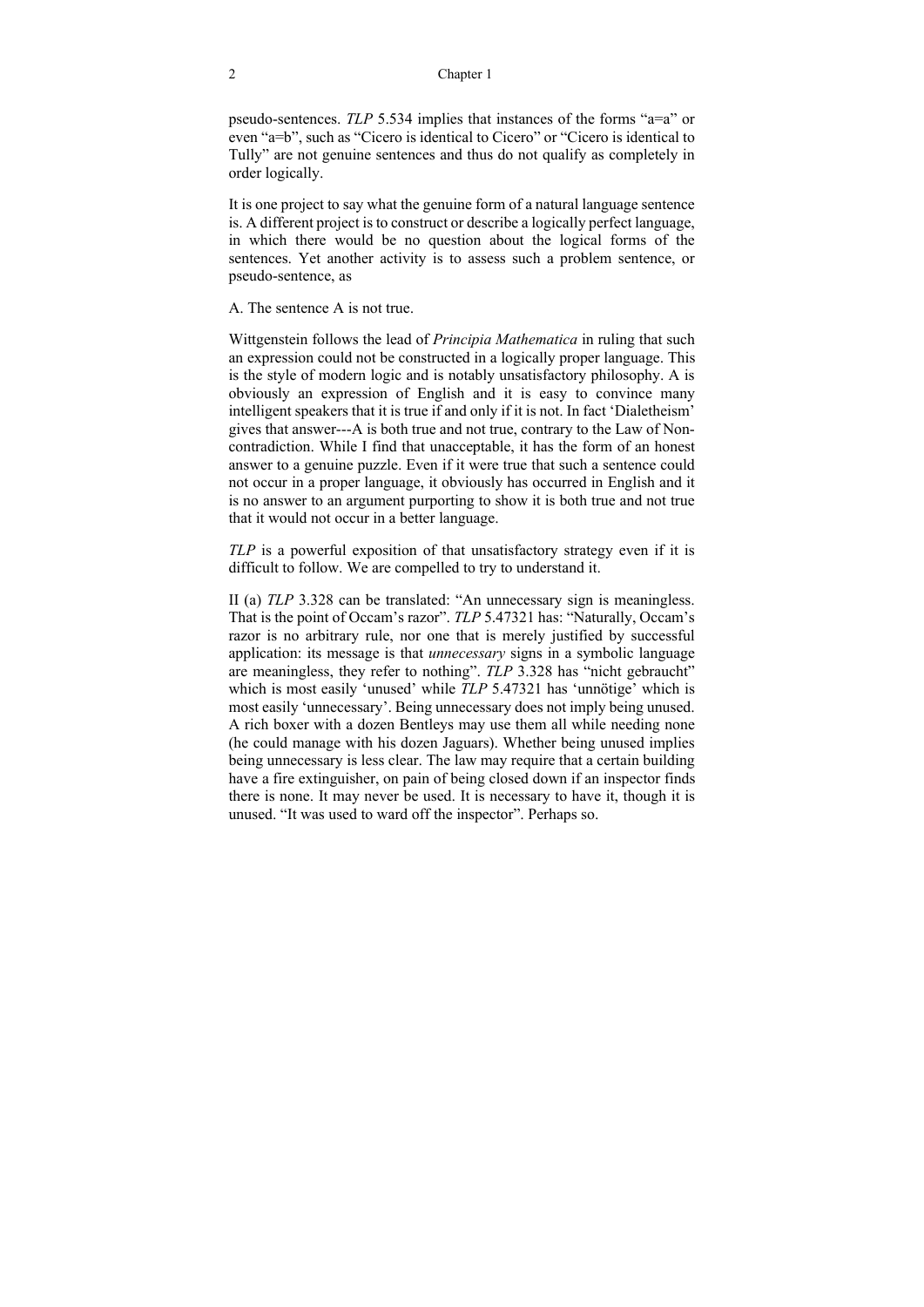What was Wittgenstein's meaning? I do not know. Reflecting on ordinary uses of "unused sign" and "unnecessary sign" is not likely to lead to an answer. I cannot translate 'Zeicheneinheiten' in a helpful way. To say a sign s is unused in language L could mean that s is not a sign of L at all, or that it is obsolete. I suggest we restrict ourselves to "unused sign of L" setting aside "sign unused in L" as ambiguous. We might find a language L and word w such that w counts as a word of L and yet has never been used. If we report on this, w has been mentioned. It might never be noticed and thus neither used nor mentioned. This possibility arises in a language (such as German) that accepts compound words. Then it would be quite plausible that there are many acceptable words that have never been formulated.

Similarly, we should avoid "sign not necessary in L" and use such as "sign of L which is not necessary". If we accept 'furze' and 'gorse' as strict synonyms, then it would seem that neither is necessary. However, a poet writing "Ignoring the stable dog's grrs, I saddled up my horse, and rode out into the furze, which is to say, the gorse" might lament that dropping either term would be a loss to letters. Necessity can be relative to purposes, and purposes can be quite rarefied.

We might take Wittgenstein to hold that signs of a language that are either unused or unnecessary are meaningless. While that is false for natural languages, *TLP* is supposed to be about an ideal or logically perfect language. Part of that ideal includes not containing any unnecessary terms in the first place. So the claim that unnecessary signs are meaningless is only applicable to a language in which they do not occur.

'Unused' is notably unclear with respect to a *TLP* ideal because *TLP* is so dismissive of users. If "A believes that p", "A thinks p" and "A says p" are all of the form "'p' says p" (as *TLP* 5.542 seems to say), then so are "B says p", "C says p", etc. The user disappears, which makes the idea of use in an ideal language obscure. As a result, being unused is also cloudy.

(b) Thus Wittgenstein's formulas are not very helpful in clarifying the 'point' or 'message' of Ockham's razor. But do I propose to do better? On looking up "Ockham's razor" one finds that there is no passage in Ockham's writings that is generally accepted as his formulation. In my youth I heard "Entities should not be multiplied beyond necessity". This is no clearer than Wittgenstein's strictures against unused or unnecessary signs. However, it is clearly different. Insofar as that slogan is a good approximation to Ockham's razor, Wittgenstein's summaries are not. OR is about existence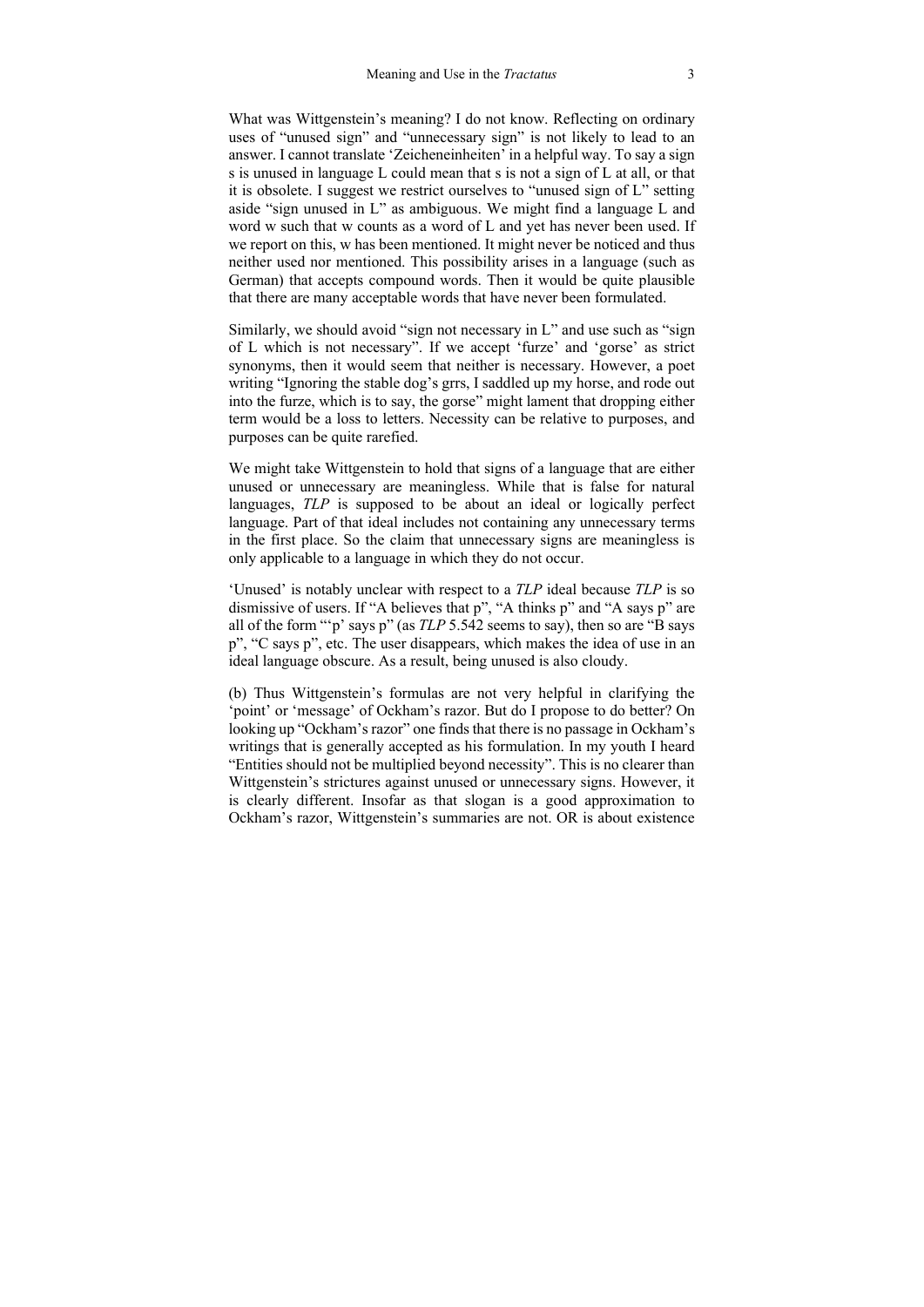#### 4 Chapter 1

assumptions, to the effect that entities of kind K exist, and signs are not assumptions.

While this seems obvious to me, it may need arguing. OR is surely not warning against such a practice as making three sandwiches and discarding one uneaten. OR is associated with making explanations, not lunches. If explaining why a planet has an elliptical orbit, someone might postulate that there is an invisible mass near each vertex of the major axis exerting a gravitational attraction which pulls the circle into an ellipse. Kepler's explanation is then superior, partly because it shows that it is unnecessary to postulate such entities. If the postulator named his alleged masses "orbitstretchers" he might make this terminology quite clear. Then we could see that Kepler gave good reason to deny the existence of orbit-stretchers. If the theory had been popular, a variety of equivalent terms might have developed. These terms would have been unnecessary in one way, and useless in that there was no case for applying them truly to anything. That would not make them meaningless. They could have been introduced by a critic of the theory who never accepted it, just to simplify the discussion. The extra terms would have nothing to do with the inferiority of the theory, which is due to the existence assumptions being unnecessary in the best explanation, which is some reason to class them as false. Whether the terms are necessary is an unnecessary cloudy question.

*TLP* 6.363 says "The process of induction consists in postulating the simplest law that is in keeping with our observations". This is not equivalent to economizing on assumptions about the existence of entities. Two laws could purport to be about the same entities, while one was much simpler than the other. Postulating entities can sometimes allow simpler laws. Still, simplification includes economy about assumptions in a way that is much closer to the standard OR slogan than economy about symbols. It is noteworthy that Wittgenstein does not mention OR at all in this location. If that quote had continued "This is the point of Occam's razor", I for one, would have nodded and passed on---no point in complaining about the vagueness of endorsements of simplicity. Wittgenstein himself seems not to regard it as close to the message commonly associated with OR. But it is-- so the two earlier *TLP* sayings called OR are miscalled.

(c) This is a simple observation, and simple observations about *TLP* are apt to be dangerous and thankless. A recent review of a book about Quine contains an observation which suggests the need for caution here: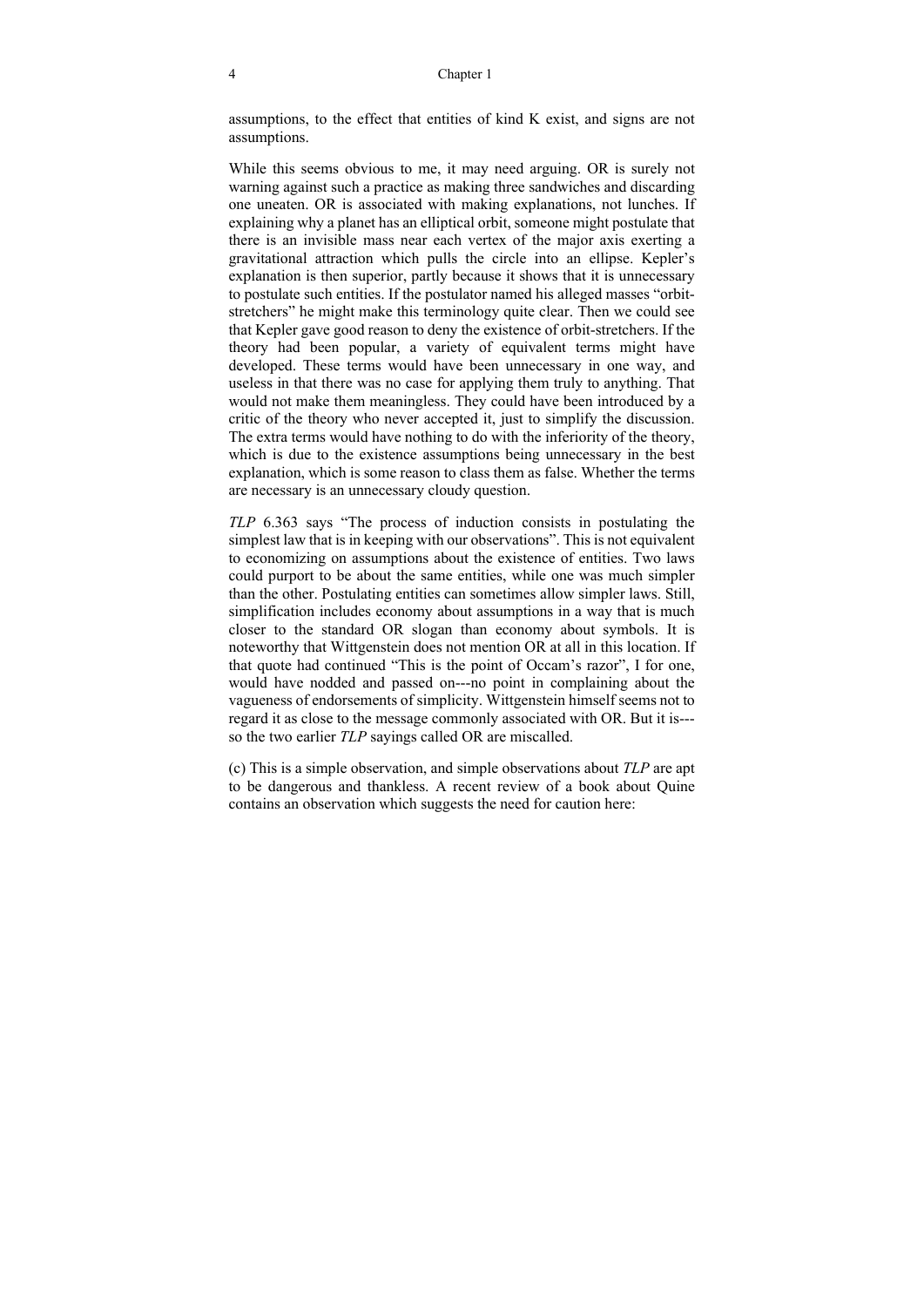[...] two notions of parsimony are not independent from each other. True, ideologically parsimonious theories allow us to reduce the number of predicates that we take as primitive. True, ontologically parsimonious theories allow us to reduce the number of kinds that we posit. But given that the number of kinds we posit is tied to the number of primitive predicates we take to be satisfied …there is an obvious connection between the two notions of parsimony. In particular, ontological parsimony engenders ideological parsimony: if we can increase the former by reducing Fs to Gs, then we can increase the latter since we no longer need to regard the predicate "is F" as being primitive. In that sense, a preference for ideologically simple theories is reflected in scientific practice at least insofar as it is a consequence of our presumed preference for ontologically parsimonious theories. (Woodward 2014)

Ideology is not the same as terminology, and introducing assumptions in a theory need not introduce any new ontology. Still, if eliminating ontological assumptions entailed reduction in the number of signs, this would count in favor of extending the standard OR slogan to accommodate Wittgenstein's version in terms of symbol economy. Theorizing in natural language, including natural technical language, does not feature any strong connection between the number of symbols and the number of assumptions. We can add or subtract assumptions without changing the number of symbols and can at least add symbols without changing the number of assumptions. Some new assumption might call for new vocabulary, but the vocabulary could equally well be used to deny the assumption. Logical atomism may encourage the view that a meaningful predicate has to be associated with some feature possessed by the referents of logically proper names. If so, this should be added to the list of reasons for rejecting logical atomism.

(d) It is difficult to imagine a formal theory without atomic wfs. They are fundamental to the recursive definition of the syntax. Interpreting atomic 'Fa' poses no special problem. F may be assigned any subset of the domain, including the empty set. This assigning may be done by people using a natural language "meta-language", or independently of people in the language transcendent realm of sets. The atomic also makes sense in formulating recursive grammar for natural language. This is fine until it is suggested that such as "John is a bachelor" is "not really atomic" but mere abbreviation for "John is a man and not married (and perhaps of marriageable age and status, not previously married)". Then the quest for the truly atomic can lead to confusion.

The confusion is endemic to efforts at logically perfect languages which are not mere frameworks for model theory, but attempts to find the logically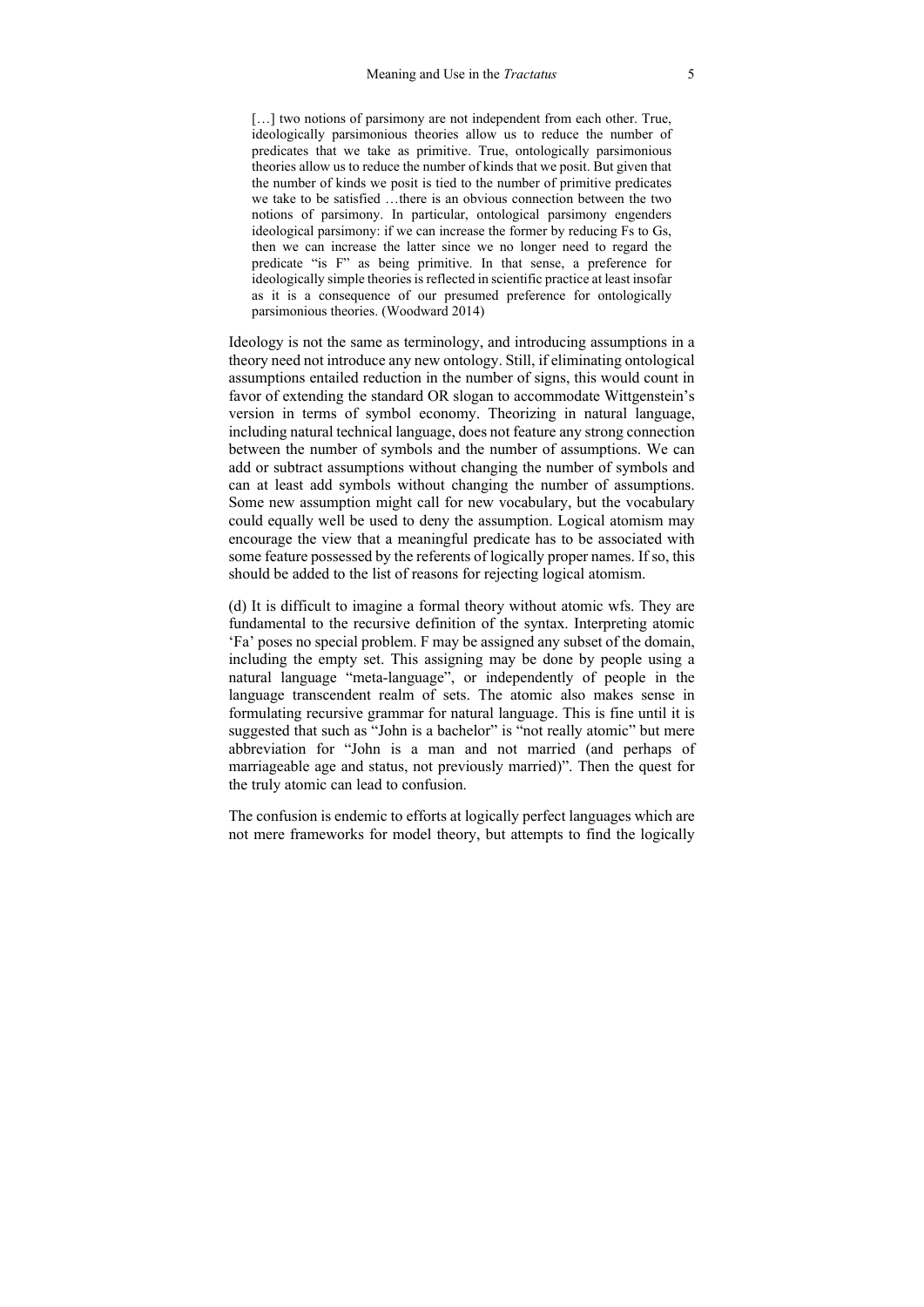#### 6 Chapter 1

simplest thoughts. Then thinking that a is F is bound to require the predicate marking "a feature of the world", as a basic condition of the existence of a thought, and economy about predicates would imply economy about features of the world. This is hopelessly out of touch with genuine language. Perhaps the brain operates with a computational "language of thought" which is closer to this ideal of the logically perfect language. Such computational language would manage digestion, respiration and all bodily functions, linguistic or otherwise. Its assertions could be addressed only to an audience incapable of speech.

(e) Reducing Fs to Gs would seem to be difficult to manage without symbols for Fs. Perhaps the history of science is not a science and its need for such terms as 'phlogiston' and 'Vulcan' just shows history is not an ideal theory. The fact remains that it was an important idea in science that there is a planet Vulcan near Mercury which effects Mercury's orbit so as to explain features of that orbit that did not fit the explanation for orbits which was the principle theory at the time. It was a discovery that Vulcan does not exist, so that 'Vulcan' does not refer. The idea that this proves that the term 'Vulcan' was useless is ignoring significant uses. The idea that it was meaningless is even worse.

Scientists may explain phenomenon P in part by claiming there are Fs. Reducing Fs to Gs that are Hs, then allows an explanation which replaces the claim there are Fs with the claim there are Gs which are Hs. That may make it possible for scientists to stop using the term 'F'. That does not show the term was meaningless or that it is useless for giving a history of the study of P. F need not have meant "G which is H". It could be associated with a property which was learned to have no instances, such as being phlogiston. You may try arbitrarily ruling that proper scientific theory has no use for saying such as that there really are no Fs, no Vulcan, no phlogiston. Historical scientific theories do need to say such things. A high redefinition of 'theory' may have the consequence there are no real theories. Wouldn't that require treating "real theory" as like "phlogiston"? That is not coherent.

When we narrow our attention from language to the language of an ideal formal theory, it may seem to make sense, when comparing two competing theory candidates for ideal status relative to some range of phenomena, to count the symbols used and the existence assumptions made. It might be a tempting *tour de force* to hold that the two economies come to the same thing. Then error about the existence of Fs would reduce to the error of ever introducing an F predicate. A proper atomic predicate could not be properly introduced unless there had been observation of some property to be marked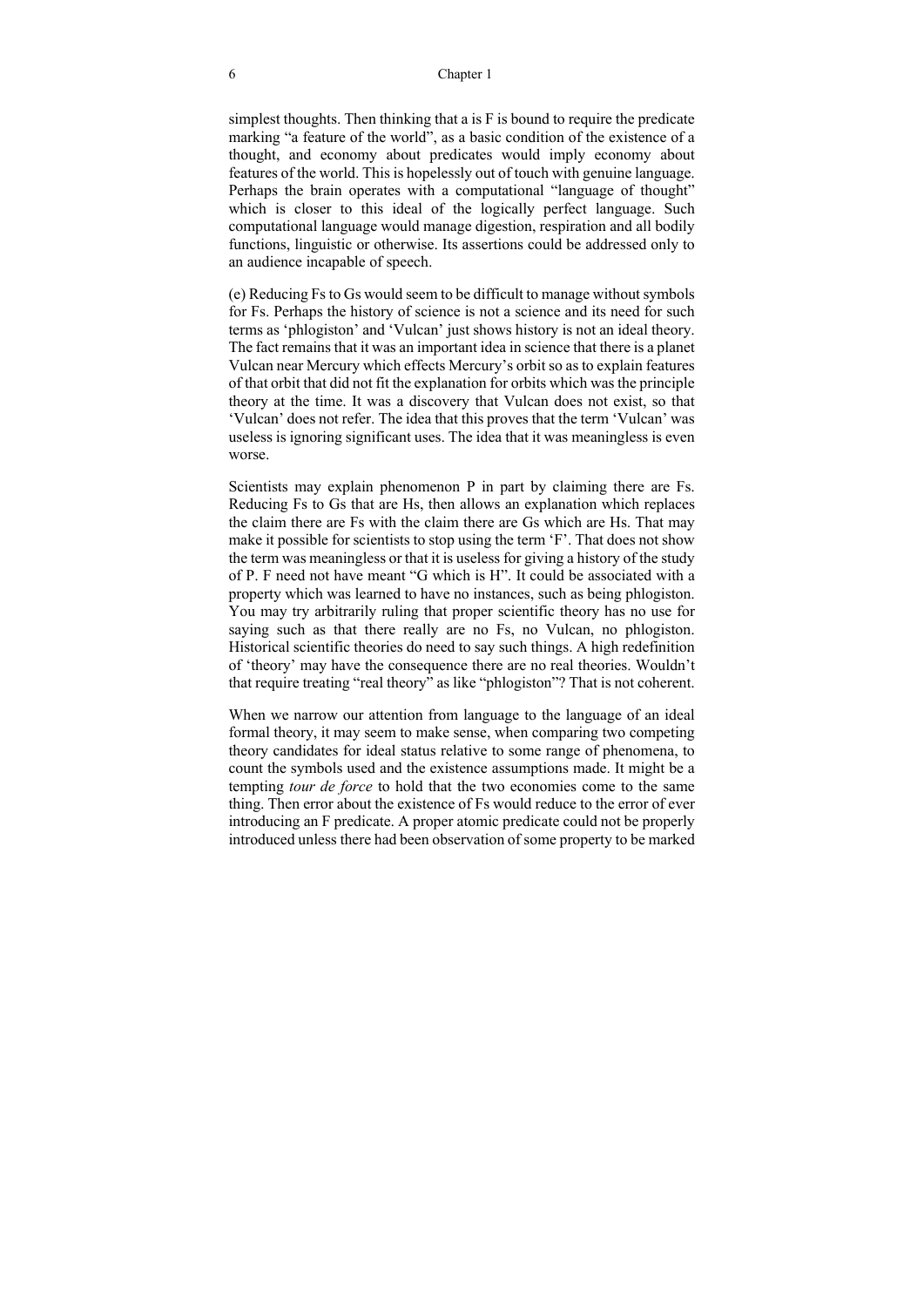by the predicate. Discovering that there are no Fs would be discarded, in the course of formulating an ideal theory, as unworthy of mention, requiring a waste of symbols.

It is helpful to distinguish between a theory and the language in which the theory is expressed. There may be some point in the ideal of a logically perfect theory, even without realistic prospects for achieving one. A logically perfect language is a different matter. A theory can be regarded as a set of assertions, with no point in distinguishing between agents who make those assertions (so that "'p' says p"). It is essential to a language to allow that distinction. It is bad enough to depict sentences of a language as sayers. Representing them as assertions made by the language is much worse.

II (a) Wittgenstein's *TLP* view about economy of symbols has a bearing on a famous historical problem about identity. While perhaps best known as "The Morning Star Paradox", this misleadingly frames the problem in terms of definite descriptions. The problem, in terms of individual variables, which are most directly replaced in instantiations by proper names, is that it is a principle of the logic of identity that,  $(I)$  if x is identical to y, then any property of x is a property of y. But it seems that (II) some agent A might believe that a is identical to a without believing a is identical to b.

"A believes a is identical to a" seems to entail "a is believed by A to be identical to a", which seems to mean "a has the property of being believed by A to be identical to a". "A believes a is identical to b" also seems to entail "a is believed by A to be identical to b" (In that case, the reverse entailment claim is not true). It then follows that "a has the property of being believed by A to be identical to b". This leads to the result that, if (I) is necessary, (II) is impossible. But a student surely may not believe that Mark Twain is Samuel Langhorne Clemens, may even believe that Twain is not Clemens, without having any doubts as to whether Twain is Twain.

(b) Applying the rule from *TLP* 5.542 to "A believes that a is identical to a" yields "'a is identical to a' says that a is identical to a". The elimination of A eliminates any worry about some agent believing a is a but not a is b. That would support the line that denies there is any such property as being believed by A to be a, though it would be overkill. However, there remains "says that". We could still get to the result that a is said by the sentence "a is identical to a" to be identical to a, and from there to the result that a is said by the sentence "a is identical to a" to be identical to b. That can be further reworded so that "a is identical to a" is held, paradoxically, to be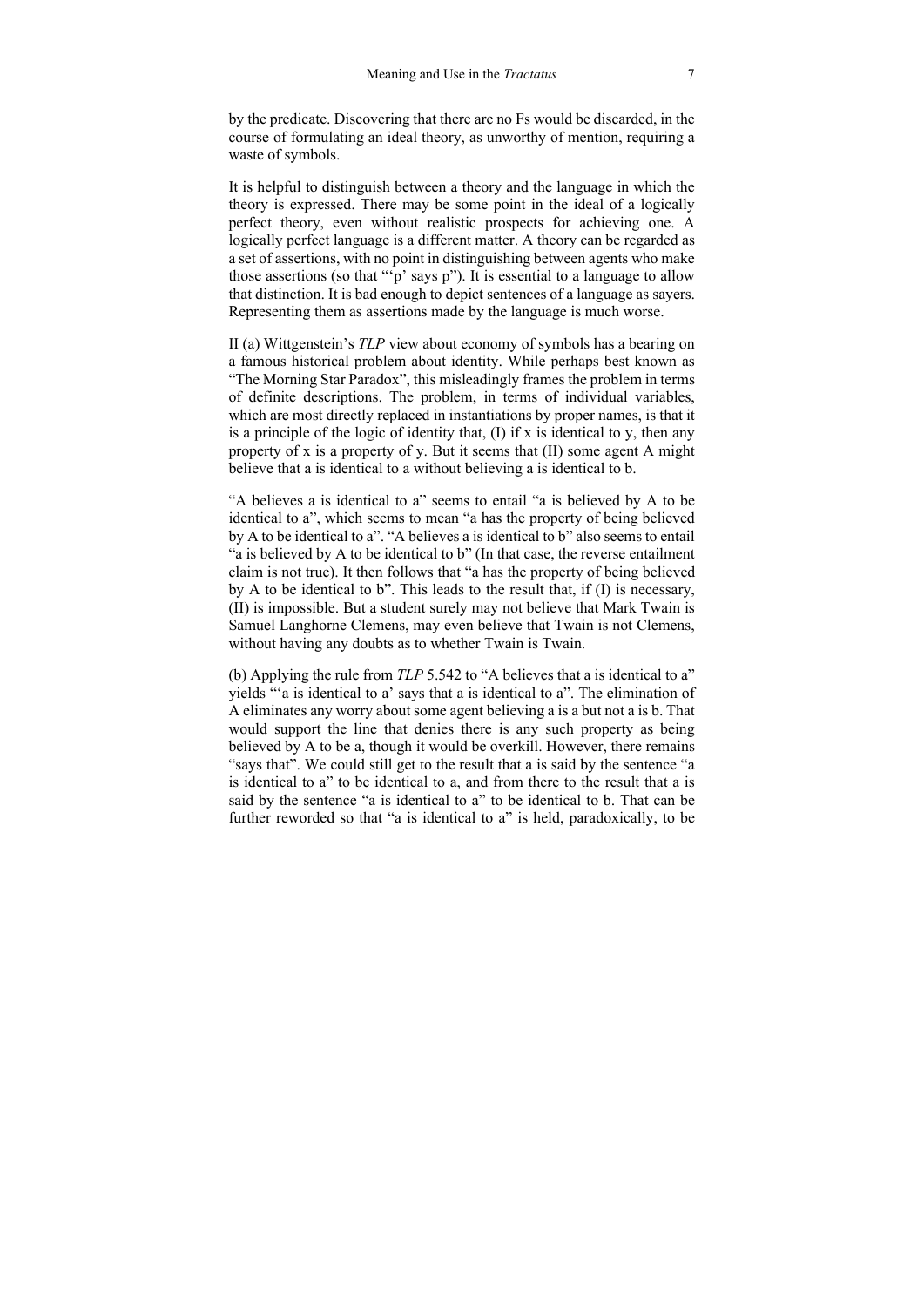#### 8 Chapter 1

saying that a is identical to b. The *TLP* 5.542 elimination of believers does not eliminate sayers, though it makes them out as sentences.

Plato was wonderfully ironical about sentences as sayers, parties to dialogue. He observes that if you ask what they are saying they just keep repeating themselves. 'Say' is ambiguous here. "What does that sentence say?" can be a mere request to have the words read out. *TLP* might want that interpretation of 'say'. That is a crucial departure from the idea of language in use. Natural language is essentially a system for use in saying things. Users are essential to this idea, and this includes not only sayers as speakers, but their audience. Those who genuinely hear what is said, understand by saying it to themselves and being able to say it to others, pass it on. To succeed in saying is to be understood. That is not a feature of language in itself.

*TLP* 5.542 is an interesting precursor to Tarski's famous criterion for truth, formulated with less care about the function of quotation marks. Wittgenstein's form: 'p' says p, is intended to be instantiated with the same sentence in and out of the quotes, not as a comment about the  $16<sup>th</sup>$  letter of the alphabet. Where Tarski's scheme would have "'Snow is white' is true (in English) iff snow is white", *TLP* 5.542 would have "'Snow is white' says (in English) snow is white". Tarski's scheme presupposes that latter.

Both these forms reflect a deeply mistaken overgeneralization as to how to determine what (if anything) a sentence says. What is said by the sentence

A. The sentence A is not true,

is not correctly reported by "'The sentence A is not true' says the sentence A is not true". In saying that the sentence A is not true, the sentence A says also that it is not true that the sentence A is not true. So it is contradictory. Its not being true is not a sufficient condition for its being true. Therefore, the sentence A is not true. I can use those words to correctly assess that sentence, because I am a different agent from the sentence A---a point Wittgenstein ignores with his elimination of agents in *TLP* 5.542. This elimination is carried on by Tarski in a misdiagnosis of this other paradox, the Liar. Returning to the identity paradox, the relevance of *TLP* 5.542 to that problem needs to be made clear.

(c) More immediately relevant is the view about economy of symbols in a proper language discussed above. The example of the student thinking that Samuel Langhorne Clemens is not Mark Twain could have been eliminated by forbidding the use of pen names. Trouble over "Cicero is identical to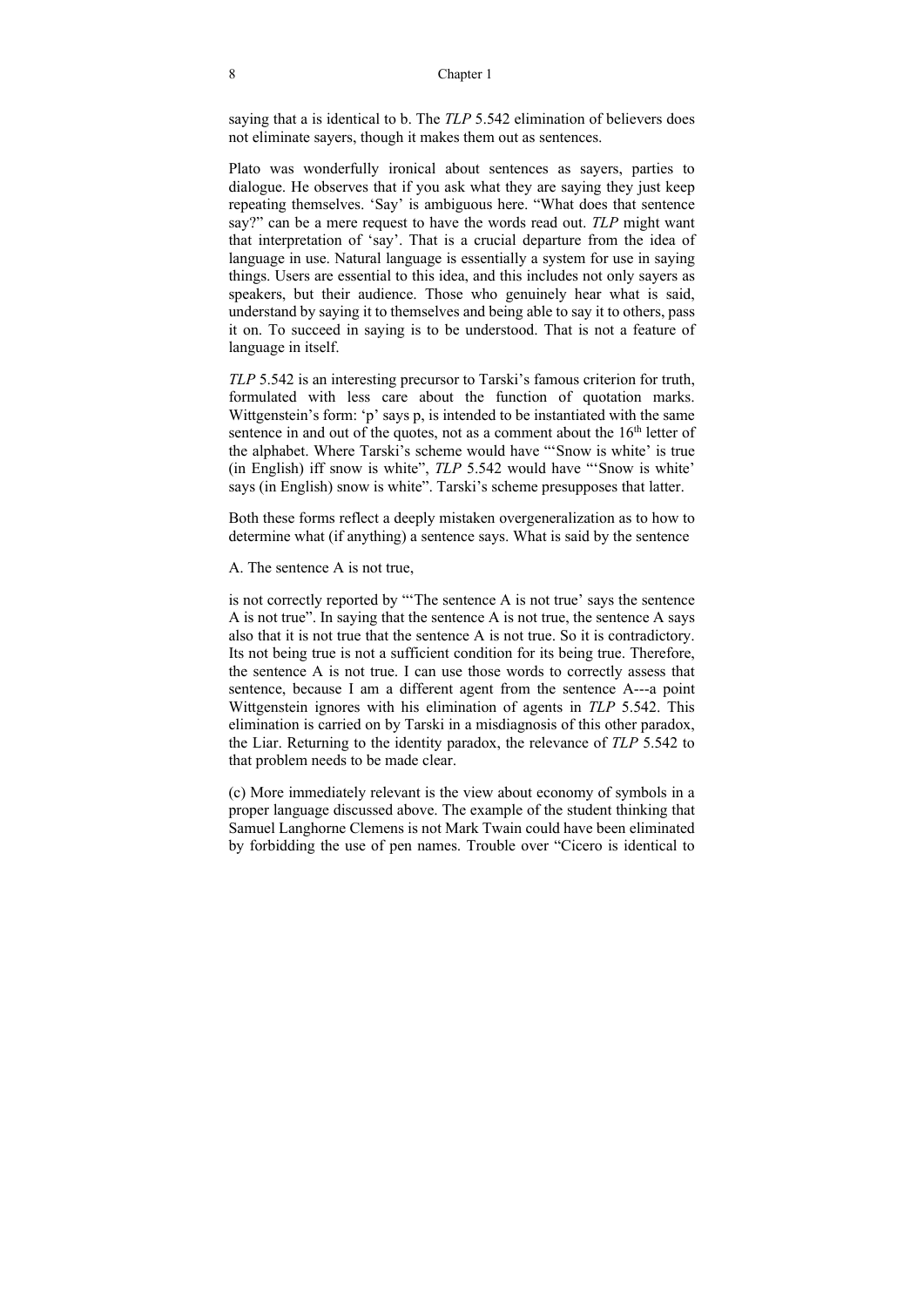Tully" could have been cut off at the naming ceremony, by forbidding "Marcus Tullius Cicero" and insisting that they have to settle for just one name. I have argued that such rulings are not enforceable for a genuine language and are serious limitations on what can be expressed in an artificial language. Furthermore, they would fail to eliminate the Morning Star Paradox. That might encourage a "disguised name" theory of descriptions, since "the Morning Star" started out as 'Phosphorus' (naming a mythological character distinct from 'Hesperus'). Since that is a hopeless general theory about descriptions, mere economy of names would not be a way out of the paradox.

(d) There is another economy discussed in *TLP*. Stating the paradox seems to require use of identity locutions. Wittgenstein says "…the identity sign is not an essential part of logical notation" (*TLP* 5.533). He takes this to show (*TLP* 5.534) that "a=a" and similar expressions, which would include "a=b" would not be genuine sentences in a proper language. They "cannot be written in a correct logical notation". Such notation does seem an essential part of stating a problem about an agent who thinks Clemens is not Twain. Being relieved of the means of saying such things might then appear to be a way out of the paradox. That would appear to be costly, since many such things are obviously true.

It might be replied, that they are only true because agents have a language with features which allow them to make mistakes peculiar to the paradox. But James Fenimore Cooper really is not Mark Twain. It might be replied that, in a proper language, such truths would go without saying. It would be redundant to say that two names designate two distinct things, like saying (in a logically perfect language) that what you are saying is grammatical. Thinking that Cooper is Twain would be a linguistic error, a failure to understand the grammar.

Wittgenstein proposed what Jaakko Hintikka (Hintikka 1956, n.15) called an exclusive reading of quantifiers. Hintikka said the proposal was not worked out in detail and offered his own account of two versions of exclusive reading. He says his results show that "Wittgenstein was hence, right in saying that the identity sign is not an essential constituent of logical notation (*TLP* 5.533)". I will not attempt to assess the status of those results for formal systems of logic. It is interesting to ask what significance the absence of the identity sign and cognate expressions would have on the expressive powers of a natural language. That would be "identity alone", separate from the economies about naming discussed so far.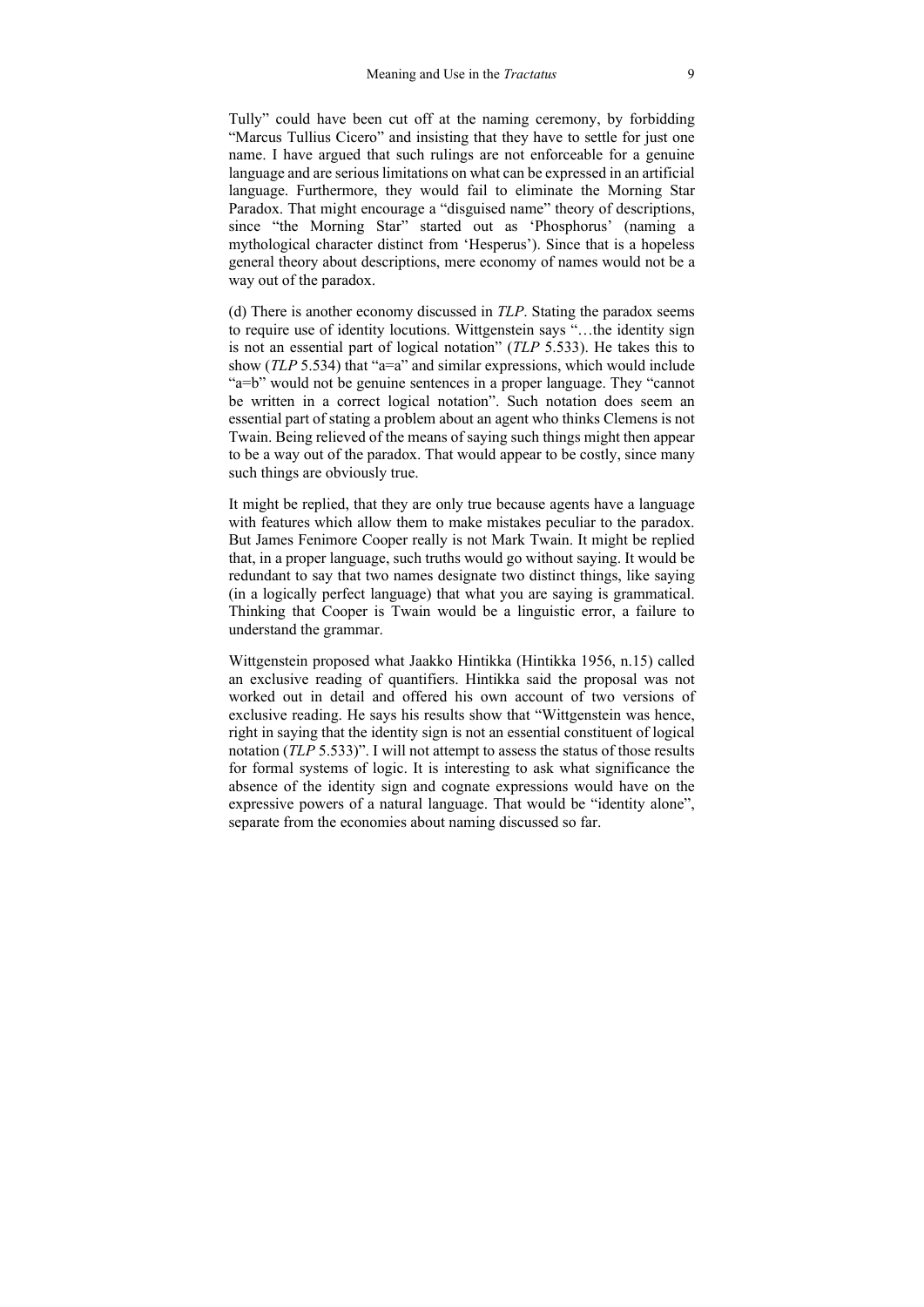(e) However, it is not easy to precisely distinguish "identity alone". Even if reflexive attributions of identity in height, weight, etc. are dispensable, such attribution to distinct objects is important information. If A is identical in height to B, then the height of A is identical to the height of B. Perhaps we could make do with saying there is an n such that n is the height of A and also the height of B. Saying n is the height of A and also the height of A would be ruled out by economies on redundancy. There can be resistance to "the 'is' of identity" in favor of "the 'is' of predication". "Scott is the author of Waverly" could be "Scott authored Waverly". But we want to rule out coauthors. This is commonly done by using 'only', and that is commonly analyzed in terms of identity.

Is some information conveyable with the form " $x=y$ " independent of language? The information that 14 times 96 is equal to 1344 is eternal and not dependent on any language. This may relate to the purpose of the remark in *TLP* 5.453 that it must be made clear that "there are no numbers in logic". I will not attempt to explain that. Consider a non-language user dealing with information about identity. A highly intelligent elephant, Mumbo, has an excellent memory. He is abused by a mahout, Bob. Bob has to leave for another job, since working with Mumbo would be dangerous. A few years later, Bob's identical twin brother, Bill, takes a job as mahout and is assigned to Mumbo. Mumbo attacks Bill in a rage and it is a close call. Didn't Mumbo mistakenly take Bill to be numerically identical to Bob, having this thought without use of language? If so, there could be judgments of identity, correct or incorrect, which were not at all linguistic.

Mumbo's judgment need not be credited with the idea of 'only'. Mumbo mistakenly thinks Bill has done him injury. There may be one and only one person who has done injury to Mumbo. Our example is not strong reason to credit him with that thought. The rage is adequately explained by the thought that this person has done him injury.

(f) *TLP* 5.5301 says "That identity is not a relation between objects is obvious". This would seem to imply there is such a thing as identity, which is not a relation between objects, but we must be wary. Wittgenstein continues: "This becomes very clear if one considers the sentence  $(x): f_X \rightarrow x=a$ . This sentence says simply that *only a* satisfies function f, not that only objects having a certain relation to *a* satisfy function f". However, in an immediately following paragraph, Wittgenstein says "One might then say that *only a* has this relation to a, but this would have to be expressed using the identity sign".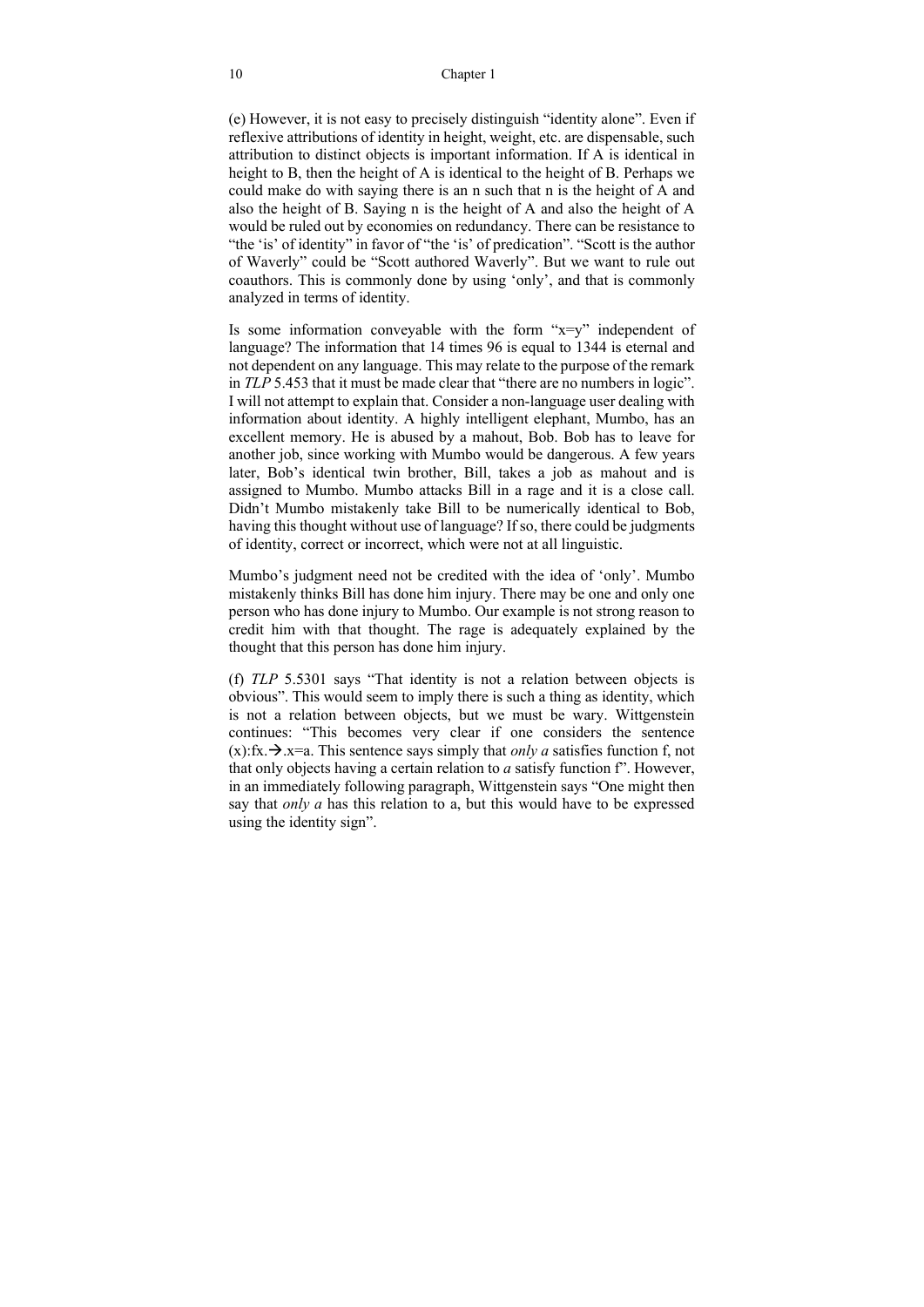That sounds more like an objection to his argument than an elaboration of it. In *TLP* 5.5321, he purports to show how Russell's " $(x): f x \rightarrow x=a$ " can be written in his system without using an identity sign. He says that it "can be written" " $(Ex)$ .f(x) $\rightarrow$ .fa: $\sim$ (Ex,y).fx.fy". The copy here presented is not exact but should suffice. I take the idea to be that in the logically perfect language " $(Ex,y)$ " is to be understood "There is a distinct x and y". This is an exclusive reading of the quantifiers of the sort discussed by Hintikka. But "x is distinct from y" is not a noncircular replacement for " $x \neq y$ ".

*TLP* 5.5303 says "Roughly speaking: to say of *two* things that they are identical is nonsense, and to say of one thing that it is identical with itself is to say nothing". To say "The ball bearing in my left hand is identical to the ball bearing in my right hand" can be plainly true. What about "The ball bearing in my left hand is numerically identical to the ball bearing in my right hand"? That too, can be true, said by a skillful magician who shifts the one ball bearing from left to right by a sleight of hand accomplished well within the time required to utter the words.

*TLP* 5.5302 had said "Russell's definition of '=' is unsatisfactory, because according to it we cannot assert of two objects that they have all their properties in common (Even if this sentence is never right, it still makes sense)". So it seems we can say a is not identical to b even though they have all their properties in common, but we cannot say, in ideal language, that a is identical to b. But if it is okay to say a is not identical to b, the negation should be sayable.

(g) *TLP* 4.241 says "If I use two signs with one and the same meaning, I express this by putting between them the sign  $=$ .  $a=b'$  means then, that the sign 'a' is replaceable by 'b'". This is not a good guide to the remarks about identity in *TLP* 5.53. It is an understandable use of the identity sign. We easily understand (Def) "'(PvQ)' =  $_{def}$  (~P $\rightarrow$ Q)". This understanding includes knowing that "(PvQ)" is not replaceable by "(~P $\rightarrow$ Q)" in "'(PvQ)" is a disjunction". *TLP* 4.241 can be understood as a rough account of the use of the identity sign in such as (Def) and we understand (Def) as about substitutions within certain limits that might be unnecessarily tedious to spell out in detail. *TLP* 4.241 does offer a reason for finding "a=a" nonsensical. We do not have a ready sense for replacing the symbol 'a' with itself. We can invent one, but the observation that such 'replacement' is correct is at best redundant. However, the fact that a certain rule for making sense of "a=a" expressions does not work does not prove that they cannot make sense.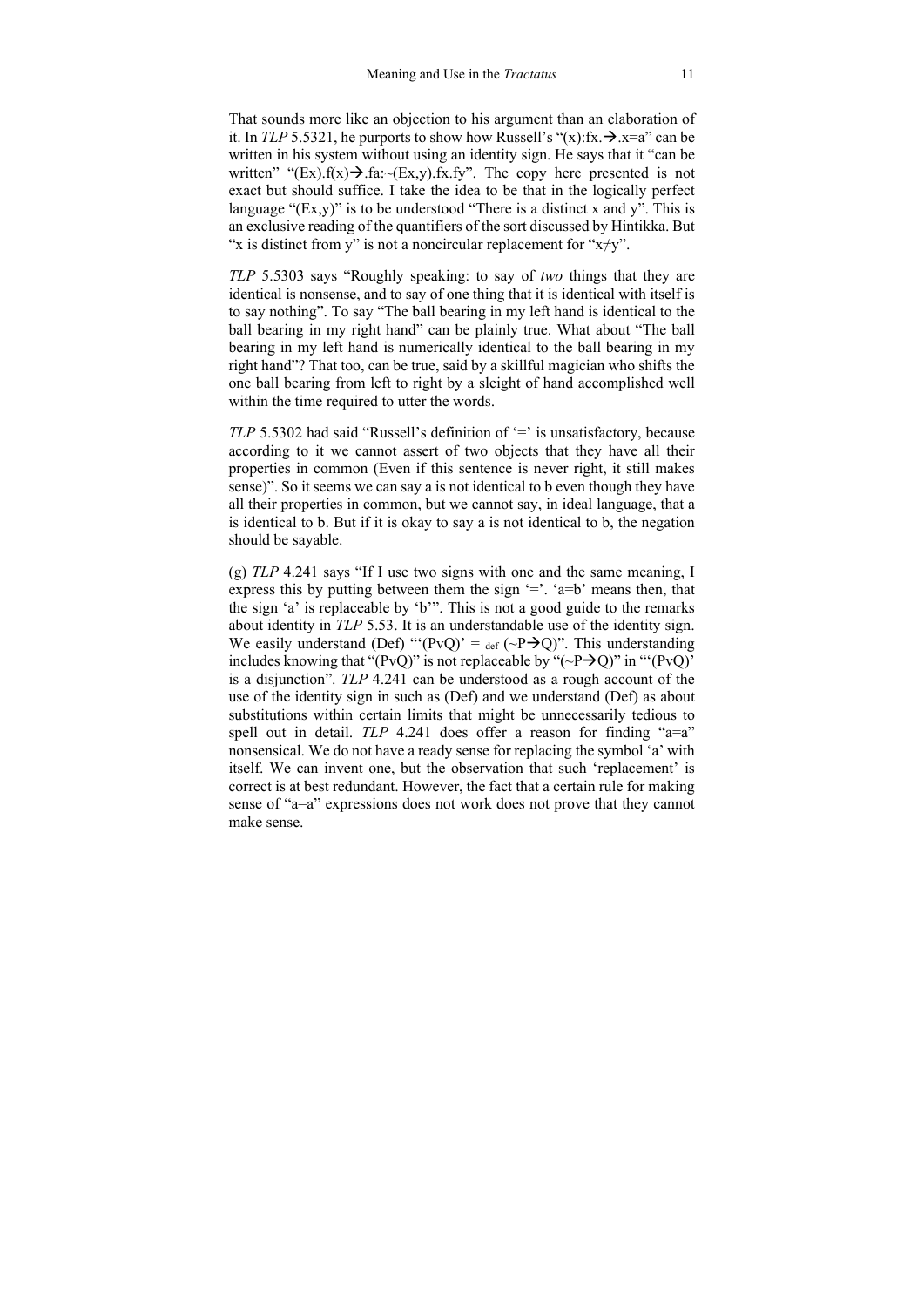#### 12 Chapter 1

Returning to *TLP* 5.5301, while (Def) may not be stating a relation between 'objects', it is stating a relation between two expressions and the relation is, of course, not numerical identity. (Def) is a certain use of the identity sign to convey information about the interchangeability of two wfs. It is easy to see how that information could be conveyed without using the identity sign. There is a difference between claiming that certain uses of the identity sign convey information which can be conveyed without using that sign (or "cognate expressions") and claiming that certain uses convey no information at all. Extending the claim to all uses compounds the error.

The principle (I) (that if  $x=y$  then any property of x is a property of y) is the source of a paradoxical verdict about (II), that certain mistakes that are clearly possible are ruled out as impossible. In *TLP*, Wittgenstein's discussion of identity implies that such a paradox (which is not explicitly stated as it is presented here) is due to a defect in our language and the paradox would not arise in a logically correct language. On the contrary-- the paradox arises from confusion about what we are saying in our language. This is not to say it is not a deep confusion which may be difficult to overcome. But we need to start by recognizing that it arises as confusion about what we are using our language to say. We will not make good progress by setting up an ideal of language which makes users irrelevant and some sayings impossible.

(h) We can focus the attention of our group on an object without using language. It is a prelinguistic function. That can be done for such an object as the planet Venus. What we can say truly about it then depends on our audience and on the situation we are in. In First Order Logic plus Identity a version of (I) as "If  $x = y$ , then anything that can be said truly about x can be said truly about y" is made true by the rules of the 'language'. About English, it is a false general rule. What can be said depends on the audience and what can be said about something depends on how that thing is identified to the audience. Suppose that Bill and Bob are observing the sky in the evening darkness. If Bill points out to Bob a certain astronomical object, and says "That object has been discovered to be the Morning Star", that can be informative. If Bill says to Bob "That object has been discovered to be the Evening Star", Bob may fairly reply "What do you mean, 'discovered'? That object is known as 'the Evening Star'. Naming is not discovering, even when you name something you discover. You were not discovered to be Bill!"

This example shows that it is not always possible to say, truly, of the Morning Star, that it has been discovered to be the Evening Star. This is not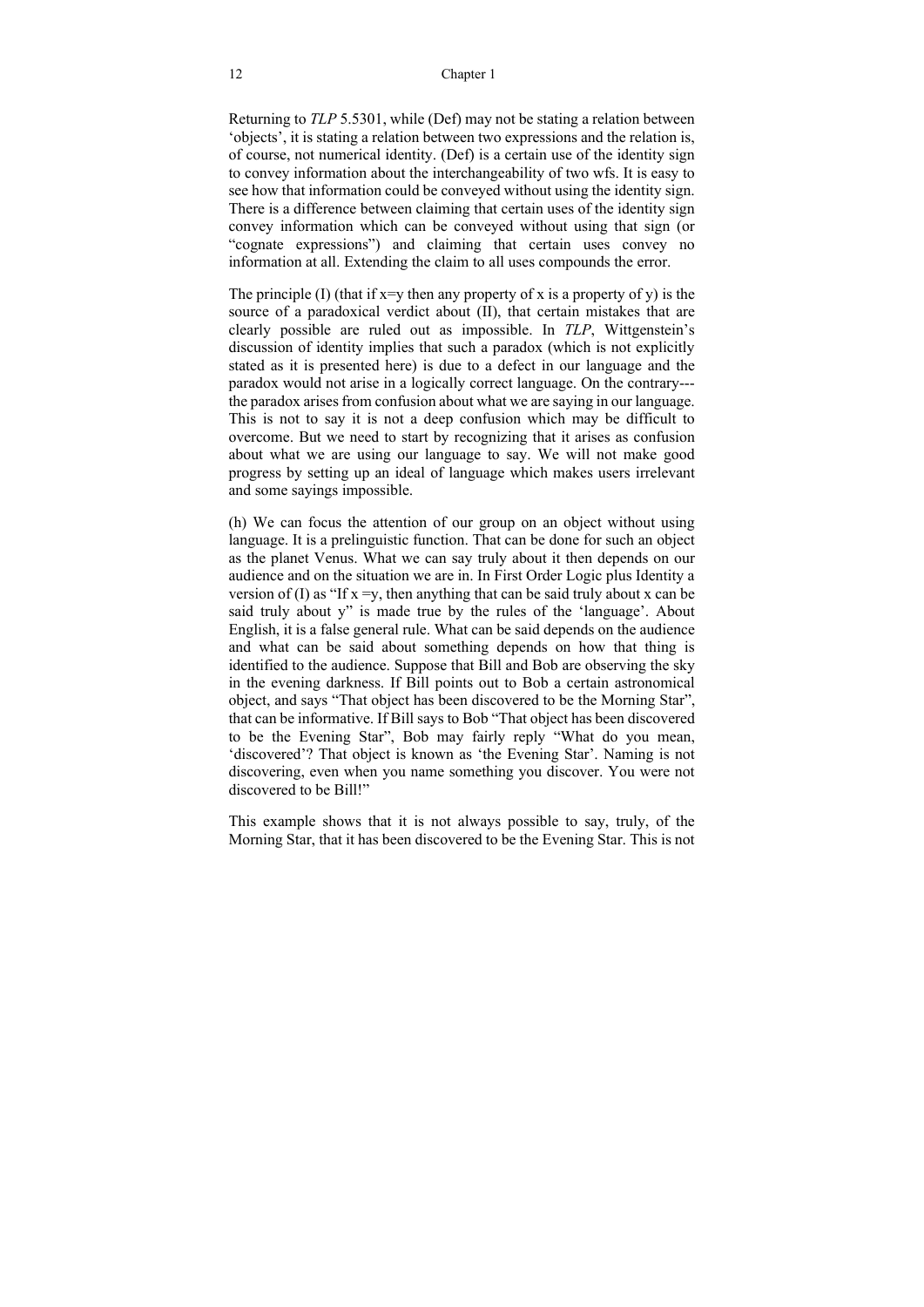about limitations on our power to produce words. The limitation is due to our audience and our means of referring to that object, the Morning Star, and our location relative to that object. This does not mean that a certain object does not have the property of having been discovered to be the Morning Star and also the property of having been discovered to be the Evening Star and having been named 'Hesperus' and having been named 'Phosphorus' and having been named 'Venus', etc. That attempts to state these facts can cause confusion is no reason to remove the means for stating the facts.

The Morning Star is an object which has the property of having been discovered to be identical to the Morning Star. That is not the property of being self-identical or of having been discovered to be self-identical, whether or not there are such properties. An attempt to attribute the property to an audience seeing your referent in the morning and thinking of it as "the Morning Star" may fail and only confuse them. That can be remedied, if at all, by talking with them and providing background information. A sophisticated hearer with background information may get the idea right away. The idea of a perfect language which would not have such requirements on the background knowledge and the perceptive powers of the audience reflects a misunderstanding of the nature of the problem and of genuine language.

(i) Wittgenstein, in his later work, was associated with the slogan (Use) "Don't ask for the meaning---ask for the use". That was not a quotation or good translation of one. It invites the reply "You mean use in accordance with the meaning". Use in a code does not guarantee anything about the meaning of the expression used. Meaning is reflected in general rules for correct use. Classifying these rules as 'syntactic' or 'semantic' can make sense, if this is not conflated with these distinctions in application to formal systems, where they can be drawn with mathematical precision. The important point is that these linguistic rules for a natural language, which are learned in learning the language, are not logical rules. That is the sense in which the grammatical form of natural language expressions is not logical form. It is not that the grammatical forms are misleading as to the logical forms. The grammatical forms belong to the expressions themselves. Logical forms in natural languages belong to uses of the expressions, that is, to what they are used to say. This is not a matter of the meaning of the sentence plus a 'context'.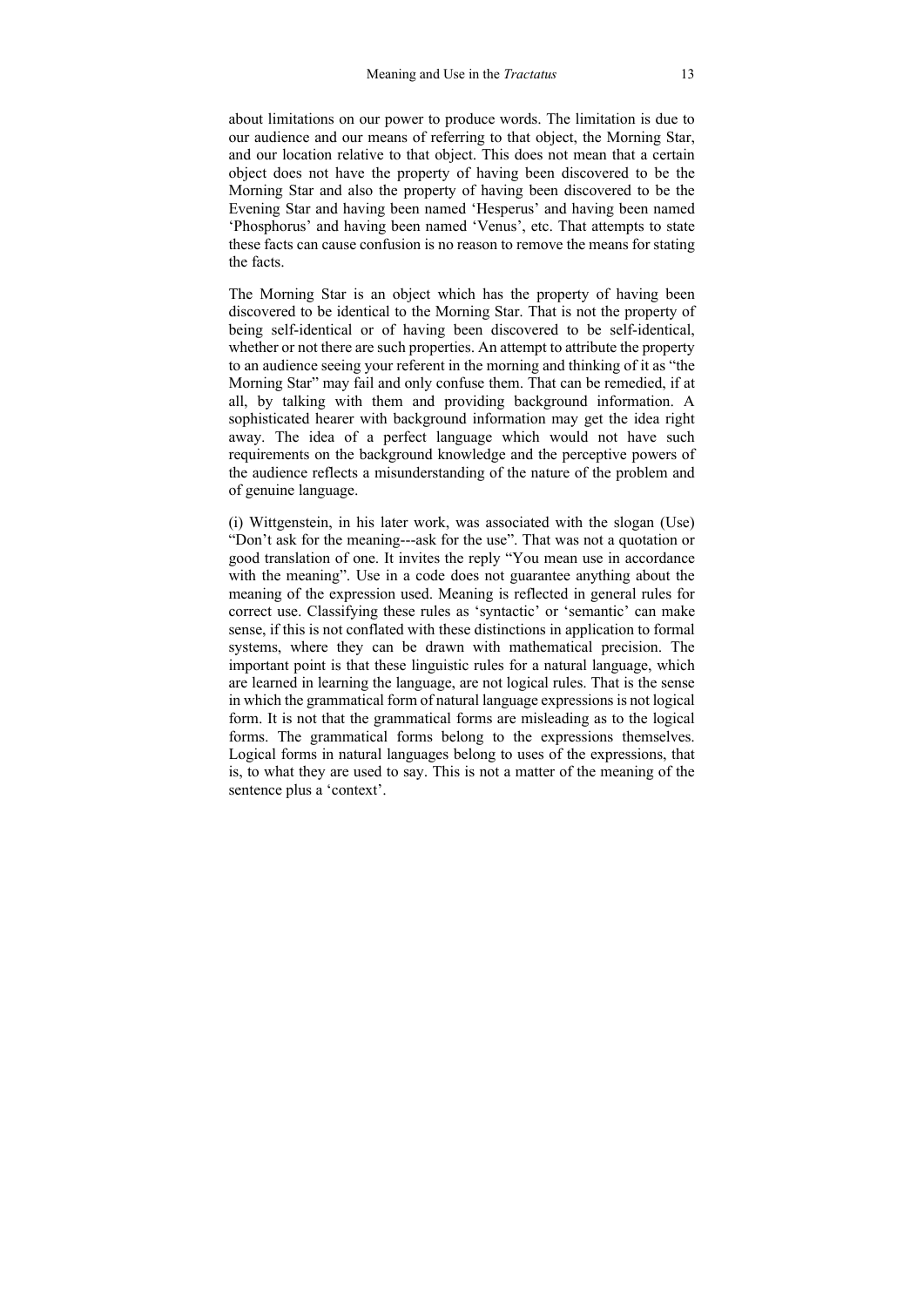It is a point of English grammar (semantics, meaning) that it is correct to infer "John left" from "John left early". That is a "meaning rule" or "inference rule". It is a pseudo-problem about formal logical systems to 'translate' that inference so that it follows as a matter of logical rules. The English rule is not a logical rule, but a useful generalization. Whether it should be called 'empirical' or not need not be settled here. It is like empirical generalizations in that it is not a necessary, logical truth. In discussing an office meeting, someone may say "John left early" to convey that John fell asleep before the end of the meeting. One hearer may infer that John left and do so incorrectly, given their simpler understanding of the words. This is ruled out in a formal system, where hearers and their different interpretations are not merely "not essential" but not considerable at all. The natural language inference does not consist simply of the sentences, but of what they are used to say. This is not determined simply by the meaning of the sentences plus the 'context'. It is determined by the users, which includes the audience. That is why, in logical analysis, we should not focus on the meaning, but the use.

Users are guided by the 'meaning', the general grammar, so that usage is influenced by meaning. But it is not logically constrained by it. Uses are generally in accordance with meaning, but not necessarily. They can diverge and in some cases, provide powerful insights by doing so. In this way, usage (and even misusage) can exert a counter influence on meaning, making changes to meaning. What is of logical importance is what is said in a specific use. If we cannot talk to the user, or it is a legal contract case in which it is not entirely up to the user to determine what they have said, we may have to resort to general theorizing about meaning. Attention to the particular use of the sort found in philosophical dialogue may often be incompatible with the demands of practicality. Formal logic can be helpful for such efficient processing. But ultimately, logic is part of philosophy.

The grammatical (syntactic and semantic) form of expressions in a formal system is independent of users. This form allows exceptionless generalizations about logical relations between expressions based on their form. This is a great enterprise and Mathematical Logic has produced great discoveries. But paradoxes involving sentences of natural language are not solved by producing a system in which those sentences cannot occur. Wittgenstein's observation in *TLP* 4.002, that it is humanly impossible to gather directly from a study of natural language, the logic of that language, was onto something, but falls crucially short. Natural language does not have a logic. Logical connections are between what it is used to say. A formal system has rules of inference, and in axiomatic systems, axioms. A natural language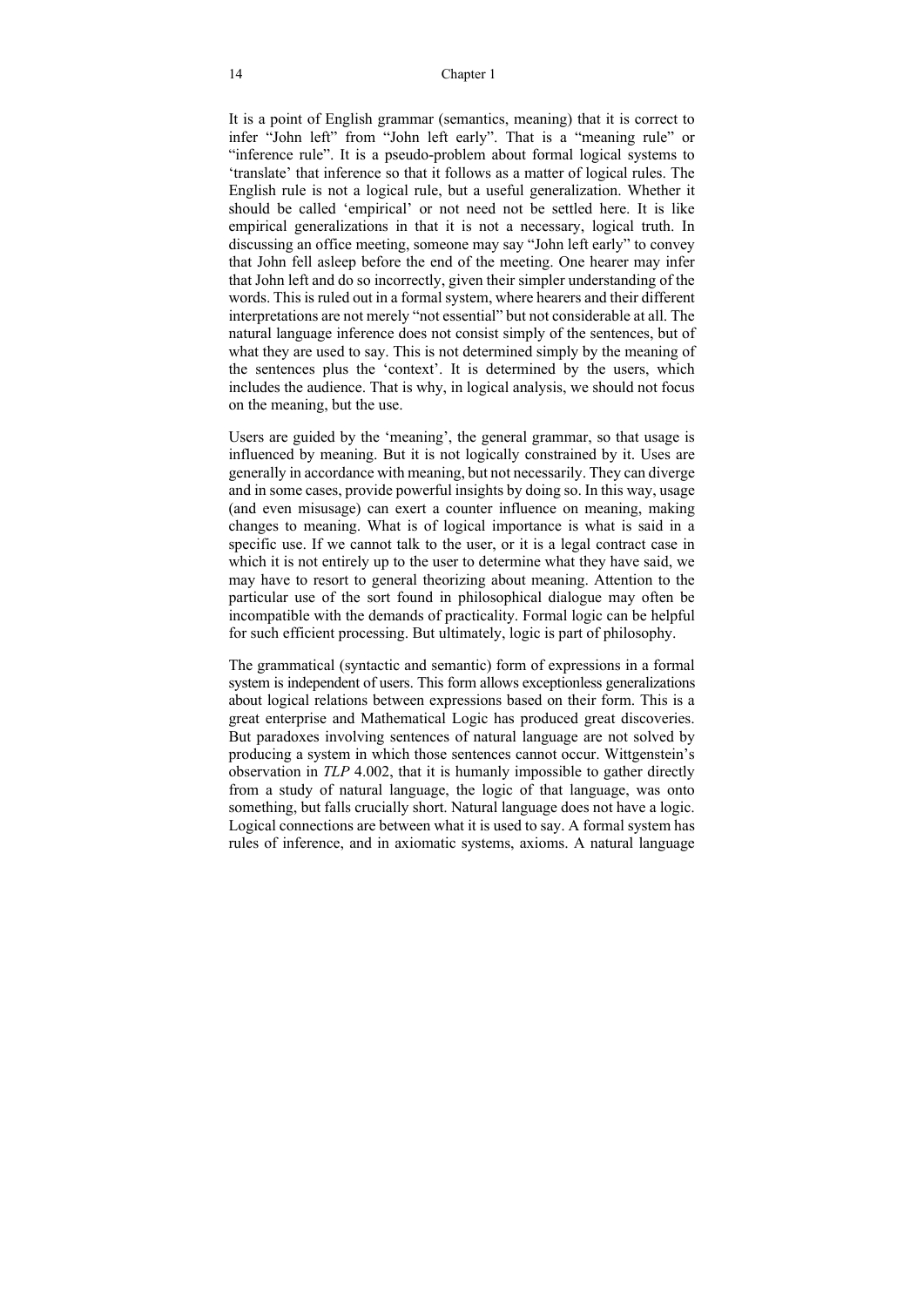has neither. Logicians may disagree as to whether a proposed rule of inference is a correct rule. The disagreement would not be conducted in a formal language which either has the rule or does not, with a resulting unfairness to one side. It is conducted in natural language, which itself has nothing to say about the issue. A logician advocating the rule says it in a sentence. The sentence does not say anything in the relevant sense.

#### **Bibliography**

- Hintikka, Jaakko. 1956. "Identity, Variables, and Impredicative Definitions". *The Journal of Symbolic Logic*. 21 (3). 225-245.
- Wittgenstein, Ludwig. 1922. *Tractatus Logico-Philosophicus.* Translated by Charles K. Ogden. With an Introduction by Bertrand Russell. London: Routledge & Kegan Paul.
- Woodward, Richard. 2014. Review of *A Companion to W.V.O. Quine*, by Gilbert Harman and Ernie LePore (eds). *Notre Dame Philosophical Reviews,* November 20, 2020. [https://ndpr.nd.edu/news/a-companionto-w-v-o-quine/]